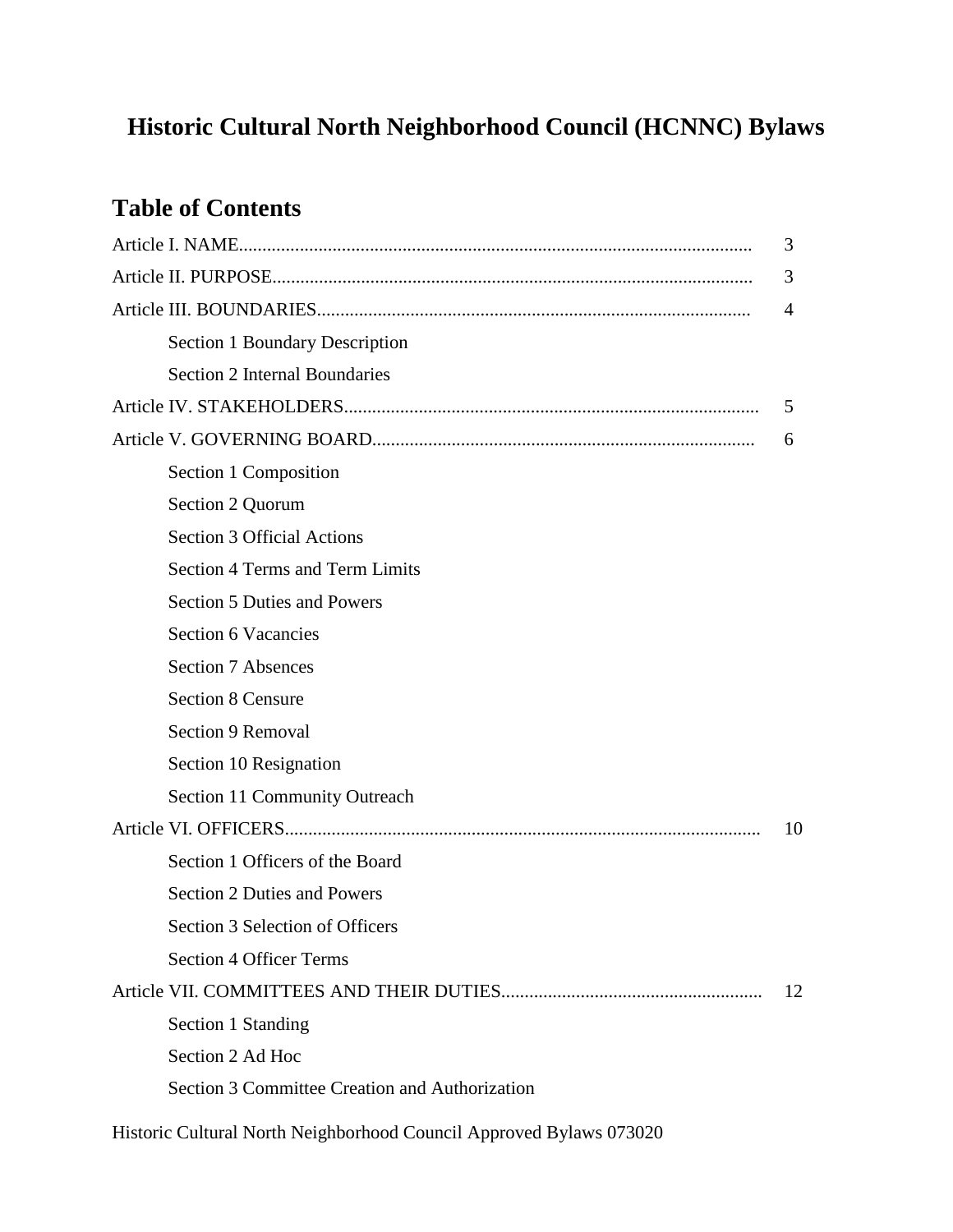|                                                                 | 13 |  |  |
|-----------------------------------------------------------------|----|--|--|
| Section 1 Meeting Time and Place                                |    |  |  |
| Section 2 Agenda Setting                                        |    |  |  |
| <b>Section 3 Notification/Postings</b>                          |    |  |  |
| <b>Section 4 Reconsideration</b>                                |    |  |  |
|                                                                 | 14 |  |  |
|                                                                 | 15 |  |  |
| Section 1 Administration of Election                            |    |  |  |
| Section 2 Governing Board Structure and Voting                  |    |  |  |
| Section 3 Minimum Voting Age                                    |    |  |  |
| Section 4 Method of Verifying Stakeholder Status                |    |  |  |
| Section 5 Restrictions on Candidates Running for Multiple Seats |    |  |  |
| Section 6 Other Election Related Language                       |    |  |  |
|                                                                 |    |  |  |
|                                                                 |    |  |  |
|                                                                 |    |  |  |
|                                                                 |    |  |  |
| Section 1 Code of Civility                                      |    |  |  |
| <b>Section 2 Training</b>                                       |    |  |  |
| Section 3 Self-Assessment                                       |    |  |  |
|                                                                 |    |  |  |
|                                                                 |    |  |  |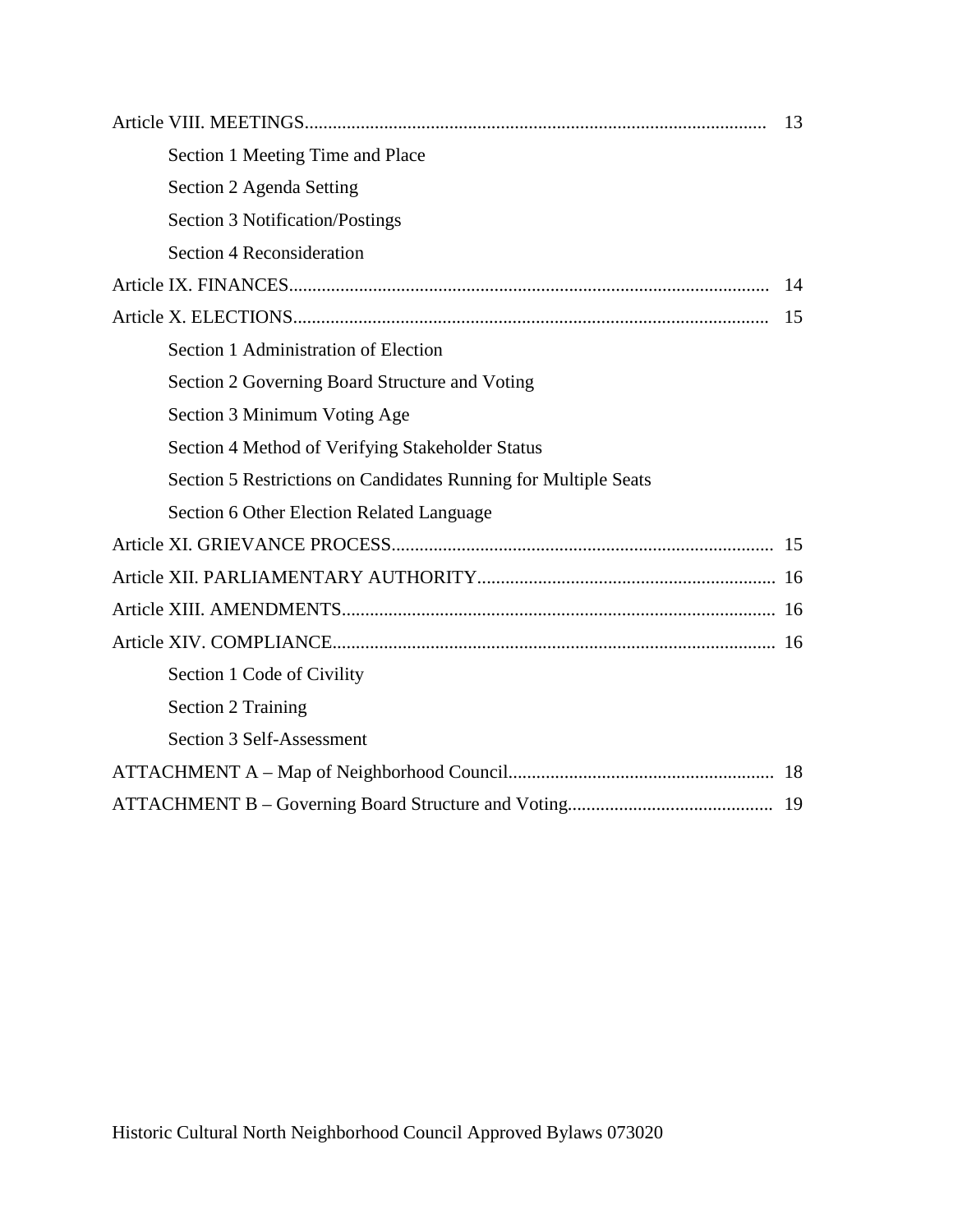## **Article I. NAME**

This organization shall be known as the Historic Cultural North Neighborhood Council (HCNNC), a Neighborhood Council as organized under the Los Angeles City Charter Vol. I, Article IX.

## **Article II. PURPOSE**

Principles of Governance - The purpose of the HCNNC is to participate as a body on issues concerning our neighborhood and regarding the governance of the City of Los Angeles ("City") in a transparent, inclusive, collaborative, accountable and viable manner.

#### **A. The HCNNC mission is:**

- 1. To preserve the culturally rich history that is unique to the communities of HCNNC;
- 2. To empower the people through increased civic engagement; and
- 3. To foster and develop a sense of community throughout HCNNC.

## **B. The objectives of this organization shall be:**

- 1. To increase public participation in governmental decision-making and problem solving processes; and
- 2. To make government more responsive to HCNNC community needs and requests.

#### **C. The primary purposes for which this HCNNC is formed are:**

- 1. To protect the rights and interests of HCNNC communities;
- 2. To create opportunities to express ideas and opinions about HCNNC community issues;
- 3. To raise awareness of City services and resources;
- 4. To inform Stakeholders of City initiatives, planning and land use proposals, and other activities that have direct consequences on quality of life;
- 5. To identify and prioritize community needs and interests, and effectively communicate them to City government;
- 6. To improve access to and ensure the delivery of City services to HCNNC communities;
- 7. To maintain or expand community benefits including, but not limited to, the areas of parks and other green space, fitness and recreation, arts and culture, education, and transportation;
- 8. To provide an inclusive and open forum for public discussion on issues of interest to the HCNNC communities;
- 9. To advise the City on issues of interest to the HCNNC communities; and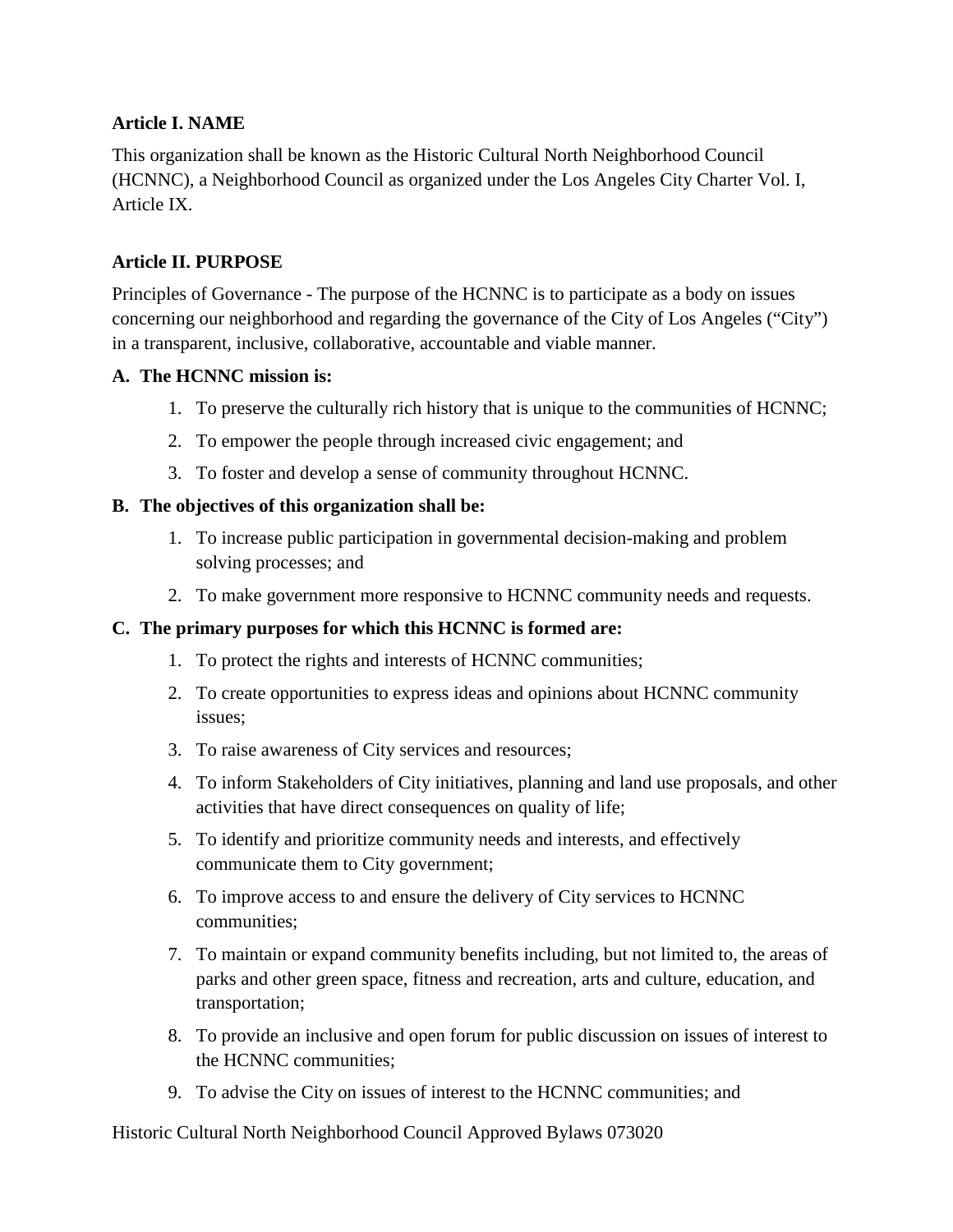10. To facilitate communications and interactions, and to nurture opportunities to collaborate and build partnerships, between government and Stakeholders to address local needs.

## **D. HCNNC policies are:**

- 1. To act as a forum through which discussion of questions and problems within the community can take place.
- 2. To act in the capacity of a parent organization in that those who seek to initiate certain activities on behalf of the community, but do not have a membership in the HCNNC, may present their concerns to the HCNNC and seek the support of the HCNNC.
- 3. To operate and strengthen channels of communication with local, state and federal officials through which the real needs of the community can be made known.
- 4. To support and promote those issues viewed as beneficial to HCNNC communities, but which in no way could be considered a detriment to the greater community of Los Angeles, of which we are a part.
- 5. To adopt and submit Community Impact Statements that summarize HCNNC's official position on City issues, for consideration by City Council, its committees, and City commissions before they take action on the issues.

## **Article III. BOUNDARIES**

The HCNNC encompasses the following Los Angeles neighborhoods: A. Chinatown B. El Pueblo C. Solano Canyon D. Victor Heights

## **Section 1 Boundary Description**

As such, HCNNC does not make up one square, rectangular, or circular shape. Rather, HCNNC is a combination of polygonal and irregular areas. The boundaries are the following:

From the intersection of Broadway and the Los Angeles River continuing south along the Los Angeles River to the 101 Freeway continuing along the 101 Freeway to its intersection with the 110 Freeway continuing north along the 110 Freeway to Sunset Boulevard continuing northwest along Sunset Boulevard to the zip code line between Everett Street and Marview Ave. continuing along the zip code line to Stadium way and continuing southeast along Stadium Way turning left onto Lilac Terrace and continuing through Lookout Drive and turning left onto Stadium Way and continuing until turning left onto Dodger Stadium Way continuing along the Elysian Park border and Dodger Stadium Way and turning right onto Academy Road and continuing along the border of Elysian Park on the southwest side of Park Row Drive continuing into North Park Row Drive and turning left onto Casanova Street including both sides of Casanova turning left onto Broadway and continuing to the Los Angeles River.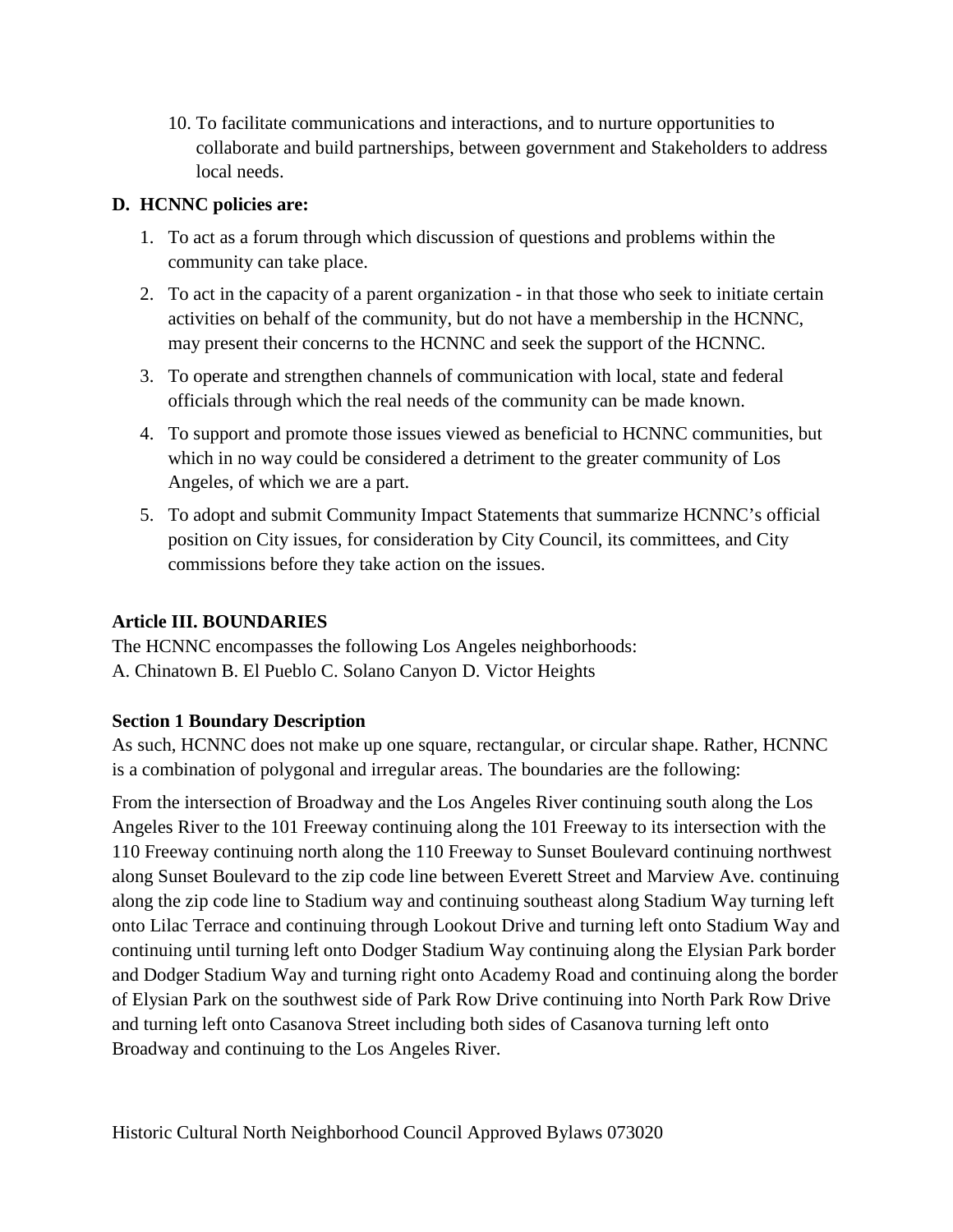#### **Section 2 Internal Boundaries**

The specific boundaries of each of the four neighborhoods that encompass the HCNNC are as follows:

- A. **Chinatown:** Beginning at the intersection of Broadway and the Los Angeles River continuing south along the Los Angeles River turning right onto the 101 Freeway turning right onto Alameda Street turning left onto Cesar Chavez Avenue continuing west and turning left onto Spring Street continuing south and turning right onto 101 Freeway continuing west and turning right onto 110 Freeway continuing north and turning right onto Cottage Home Street then turning left onto Broadway continuing northeast to its intersection with the Los Angeles River.
- B. **El Pueblo de Los Angeles:** Beginning at the intersection of Cesar Chavez Avenue at Spring Street east to Alameda Street south to 101 Freeway west to Spring Street north to Cesar Chavez Avenue.
- C. **Solano Canyon:** Beginning at the intersection of the 90026 zip code line and Stadium way continuing southeast along Stadium Way turning left onto Lilac Terrace and continuing through Lookout Drive and turning left onto Stadium Way and continuing until turning left onto Dodger Stadium Way continuing along the Elysian Park border and Dodger Stadium Way and turning right onto Academy Road and continuing along the border of Elysian Park on the southwest side of Park Row Drive continuing into North Park Row Drive and turning left onto Casanova Street including both sides of Casanova turning right onto Broadway continuing south and turning right on Cottage Home Street continuing west turning left onto 110 Freeway continuing south passing Lilac Terrace and turning right to connect to Stadium Way up to the 90026 zip code line.
- D. **Victor Heights:** Beginning at the bordering 90026 zip code line on Stadium Way continuing east and turning right onto 110 Freeway continuing south and turning right onto Sunset Blvd continuing west to the bordering 90026 zip code line continuing to Stadium Way.

The boundaries of the HCNNC are set forth on Attachment A - Map of the Historic Cultural North Neighborhood Council.

## **Article IV. STAKEHOLDERS**

Neighborhood Council membership is open to all Stakeholders. "Stakeholders" shall be defined as those who live, work or own real property in the neighborhood and also to those who declare a stake in the neighborhood as a community interest stakeholder, defined as a person who affirms a substantial and ongoing participation within the Neighborhood Council's boundaries and who may be in a community organization such as, but not limited to, educational, non-profit and/or religious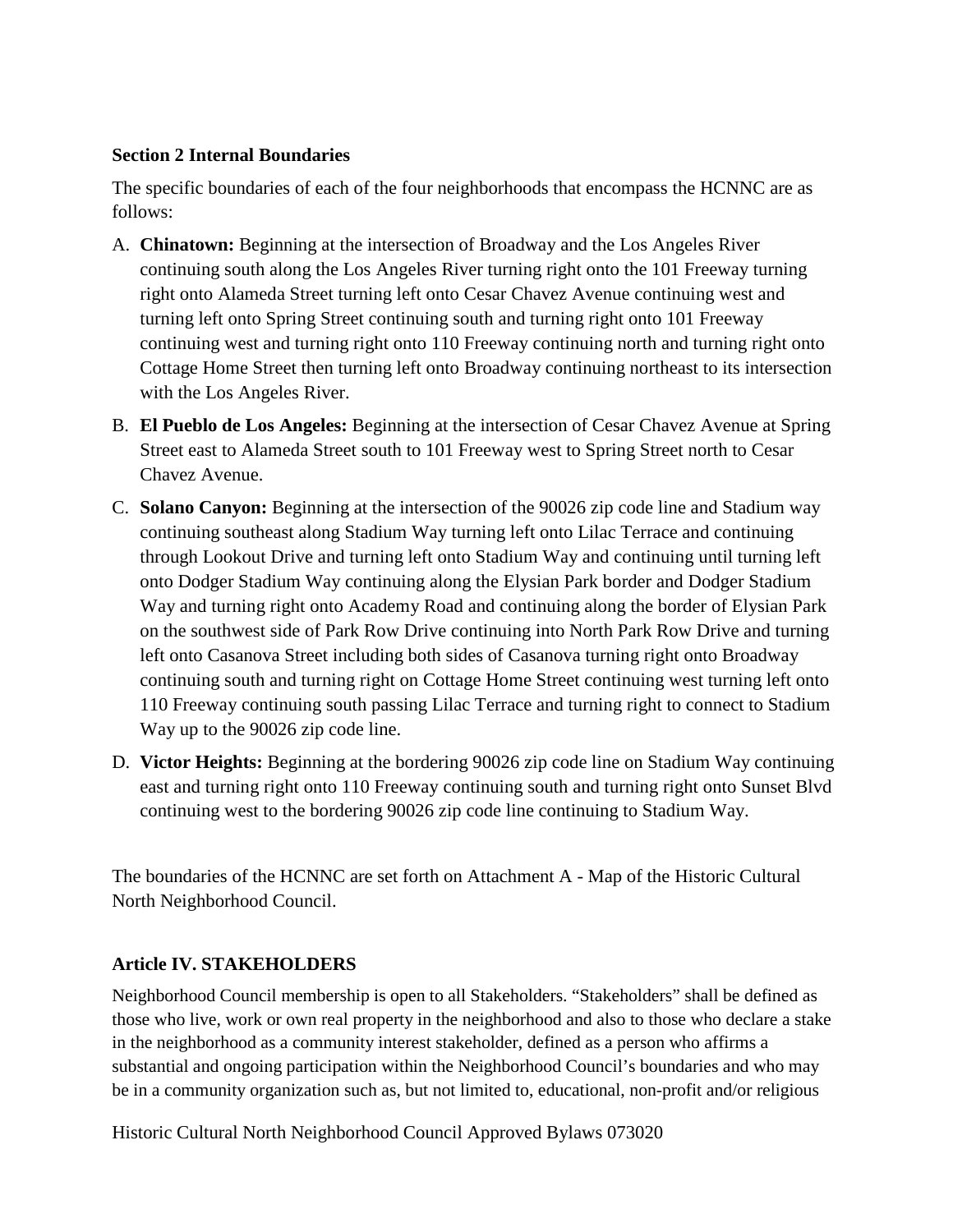organizations.

## **Article V. GOVERNING BOARD**

The Governing Body of the HCNNC shall be the Board of Governors (hereinafter "Board"). The Board shall consist of seventeen (17) representatives that are elected by Stakeholders and/or appointed by the Board. The composition of the Board shall be as follows:

## **Section 1 Composition**

- A. Representing Chinatown, two (2) residents
- B. Representing Chinatown, one (1) business owner or employee
- C. Representing Chinatown, one (1) non-profit representative
- D. Representing Chinatown, one (1) at-large business owner, employee, non-profit representative or property owner
- E. Representing El Pueblo de Los Angeles, one (1) business owner or employee
- F. Representing El Pueblo de Los Angeles, one (1) non-profit representative
- G. Representing El Pueblo de Los Angeles, one (1) at-large business owner, employee, nonprofit representative
- H. Representing Solano Canyon, two (2) residents
- I. Representing Solano Canyon, one (1) business owner, employee, non-profit representative or property owner
- J. Representing Victor Heights, two (2) residents
- K. Representing Victor Heights, one (1) business owner, employee, non-profit representative or property owner
- L. One (1) at-large youth representative, age 15-20
- M. Two (2) at-large stakeholders

No single Stakeholder group shall hold a majority of Board seats unless extenuating circumstances exist and are approved by the Department of Neighborhood Empowerment ("Department").

## **Section 2 Quorum**

A minimum of 9 (nine) members of the board shall constitute a quorum at the Board meeting. This quorum may transact in the business of the HCNNC. A majority of the members of the Board of Officers shall constitute a quorum for Board of Officers meetings.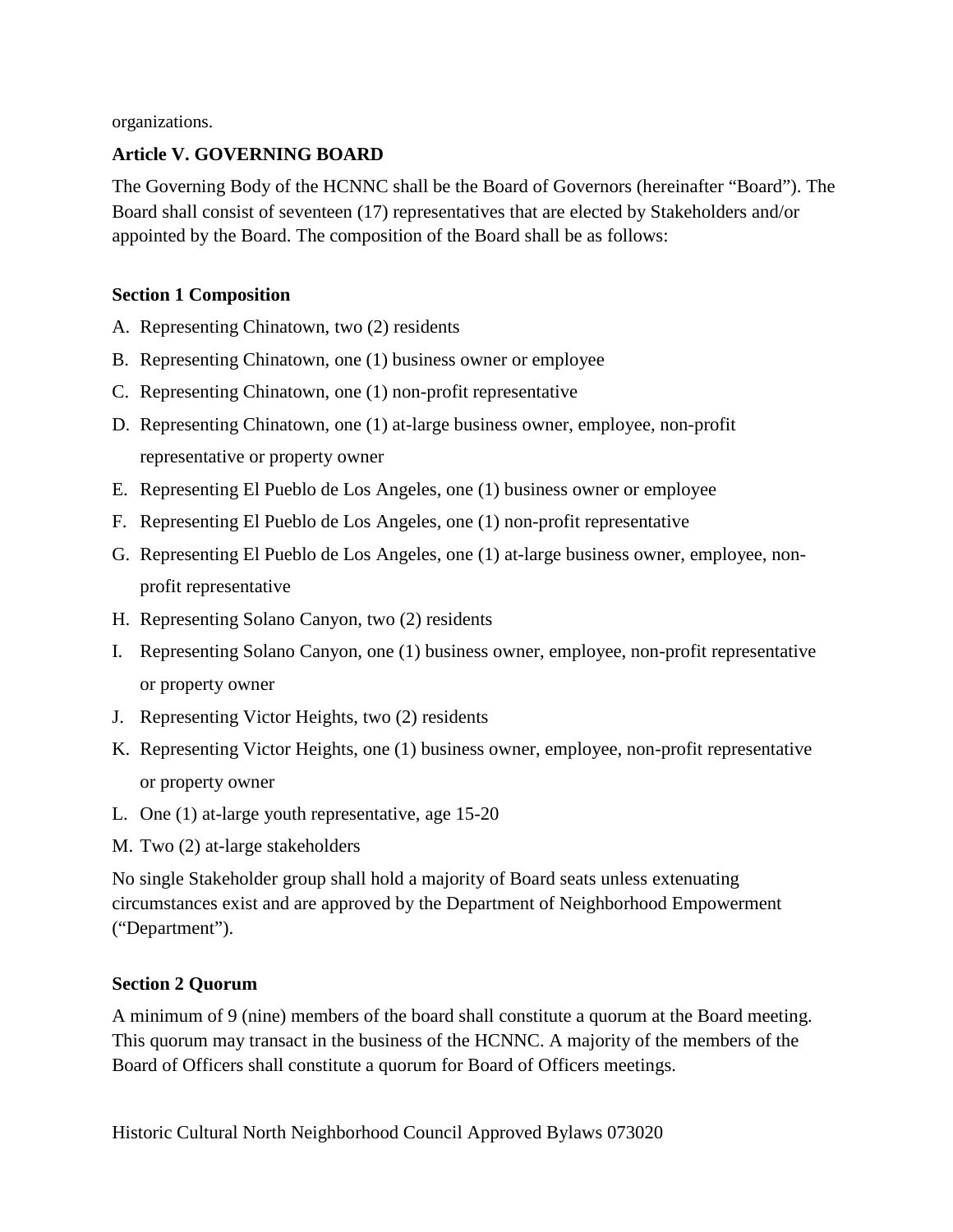#### **Section 3 Official Actions**

A simple majority vote by the board members present and voting, not including abstentions, at a meeting at which there is quorum shall be required to take official action, unless specified otherwise in these Bylaws.

### **Section 4 Terms and Term Limits**

The members of the Board shall be elected for four-year terms; the terms of the Board shall be staggered so that approximately one-half of the members are elected every other election year (9 in one election year, 8 in the next). No Member(s) shall serve more than eight (8) consecutive years as a board member of the HCNNC.

Board terms shall begin the first convened board meeting date following election certification. The incumbent Board members will continue in their duly elected/appointed positions until a recount or an election challenge is resolved and the election is certified.

## **Section 5 Duties and Powers**

The primary duties of the Board shall be to govern the HCNNC and to carry out its objectives. No individual member of the Board shall speak for the Board or otherwise publicly represent a Board position unless authorized to do so by official action of the Board. The Board may, by official action, delegate to any individual the authority to present before any public body a standing HCNNC position previously adopted by the Board. A member of the Board, under direction of the Board, may make an informational statement that the HCNNC has had insufficient time to develop a position or recommendation on a matter before the HCNNC. Such authority may be revoked at any time by the Board.

#### **Section 6 Vacancies**

Vacancies on the Board shall be filled using the following procedure:

- A. Vacant board seats shall be announced at the next regularly scheduled Board meeting and physically posted a minimum of twenty-one (21) calendar days prior to being placed on the agenda to fill the vacancy.
- B. A Stakeholder interested in filling a vacancy on the Board shall submit a written application to the any member of the Board who will then submit the application to the Officers of the Board for confirmation of stakeholder status prior to return to the appropriate body for interviews.
- C. The Chair shall cause the matter to be placed on the agenda for the next regular meeting of the Board.
- D. The Board will vote at the meeting to fill the vacancy. The candidate must receive at least a majority of votes of the Board members present and voting.
- E. The candidate who prevails shall fill the remaining term of the board seat.
- F. In no event shall a vacant seat be filled where a general election is scheduled to occur within sixty (60) days of the date that a written application is presented to the Board.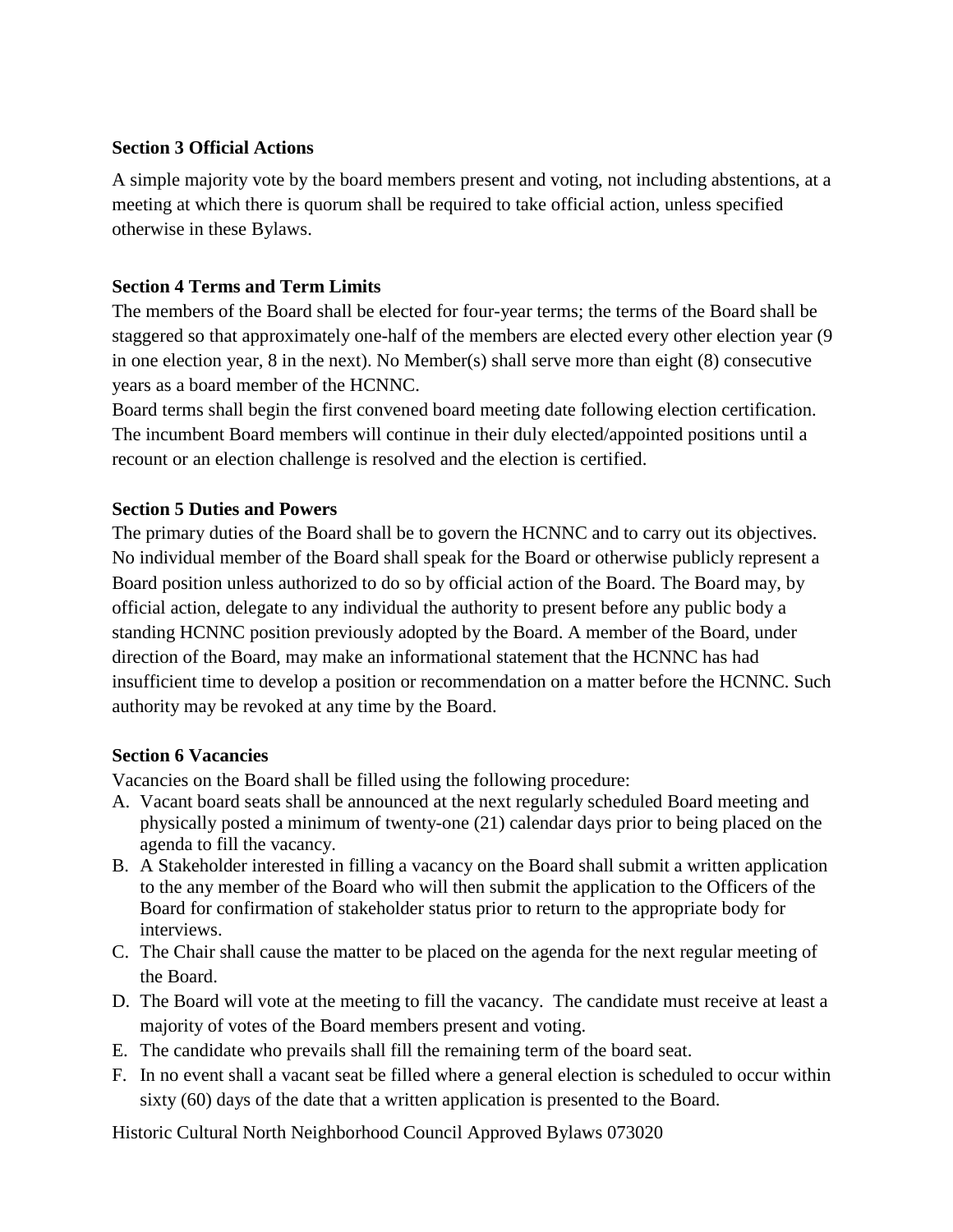G. Any time a designated seat remains unfilled for ninety (90) days after the vacancy is announced at a board meeting and physically posted, it automatically becomes an at-large seat until the next General Election at which point it shall revert back to the original designation as defined in these bylaws.

#### **Section 7 Absences**

Any board member who misses three (3) consecutive regularly scheduled board meetings or four (4) total board meetings during any roving twelve (12) month period will be automatically placed on the next agenda for a vote for removal by the Board. Each member's absence shall be recorded in the meeting minutes or other manner of board record keeping. Upon missing the specified number of board meetings for removal, the Chair or Secretary shall notify the Board member, copy the Board, and announce that at the next regular board meeting the member will be up for removal and, if the Board votes to remove the member, the seat will be declared vacant. Any regular meeting of the Board, scheduled and noticed as per the Brown Act, shall constitute a meeting for the purpose of determining member's attendance. There will be no excused absences for any reason to ensure that communities are effectively served. Missing more than one third of a meeting at any points during the duration of the published meeting time shall constitute an absence.

The Board shall consult with the Office of the City Attorney before taking any action.

#### **Section 8 Censure**

The purpose of the censure process is to place a Board member on notice of misconduct and to provide the Board member with an opportunity to correct the misconduct. The Neighborhood Council ("Neighborhood Council") may censure any Board member at a regular or special meeting open to the public following a good-faith determination by the Neighborhood Council Board that the member has engaged in conduct that is contrary to rules and regulations applicable to the Board or

that impedes the orderly business of Board operations. Grounds for censure include, but are not limited to, persistent disruptive conduct at meetings, violations or abuses of the Board's bylaws or rules, violations of the Code of Conduct, acting on behalf of the Board without authorization, and misuse or abuse of the censure or removal process by acting in bad faith.

The Board shall use the following procedure when censuring a Board member:

1. A motion to censure a Board member may be initiated by any three (3) Board members. Those Board members shall not constitute a majority of the quorum of any Neighborhood Council body, such as a committee. The motion shall be delivered to any officer of the Board or a specific officer or member of the Board as may be specified in the bylaws or standing rules of the Neighborhood Council. The motion shall be in writing and provide the specific facts and grounds for the proposed censure including the date(s) and specific conduct relied upon for the motion. The motion shall not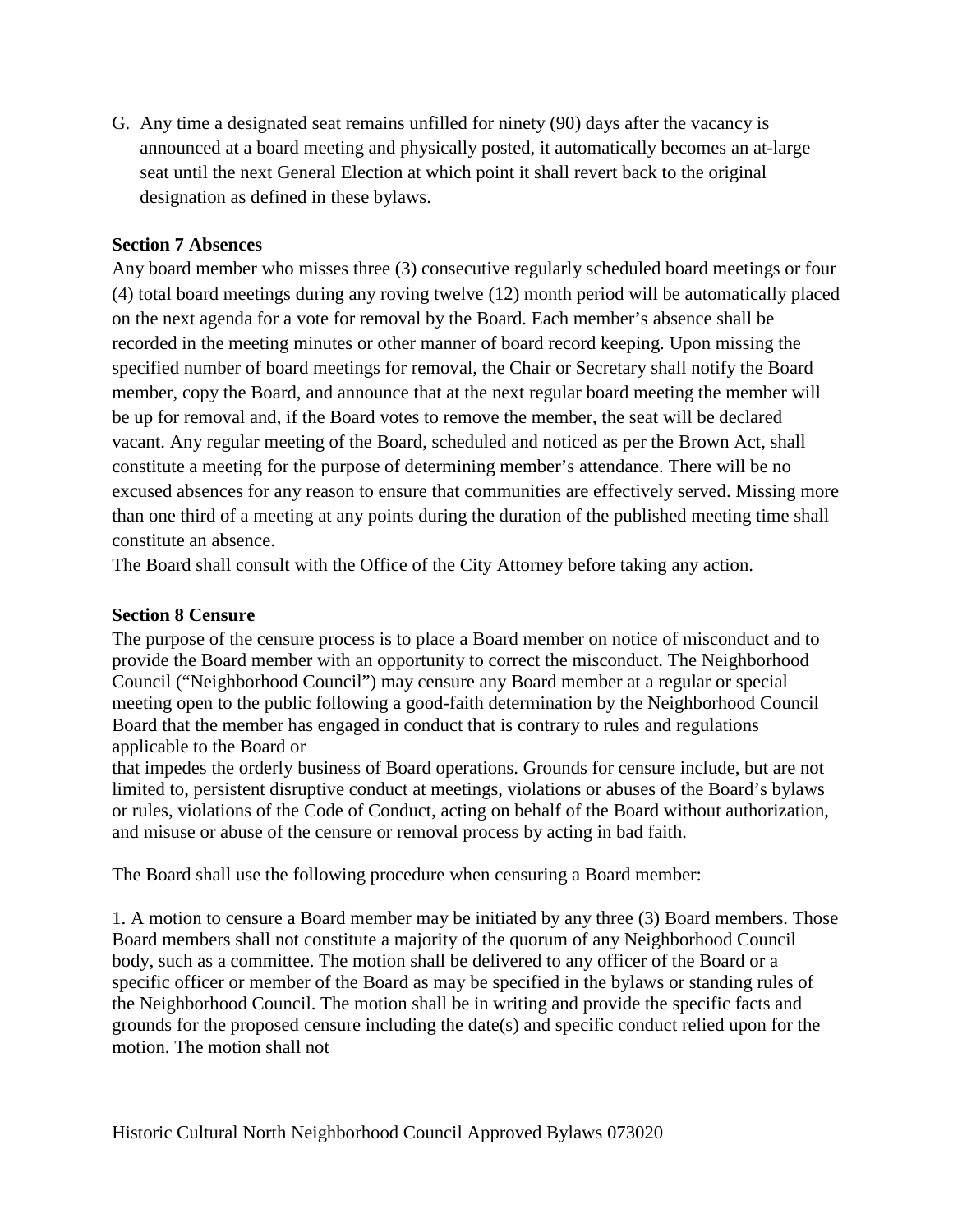be based upon conclusions, e.g., "for alleged violations of the Code of Conduct" but shall contain factual statements that describe conduct only and is not intended to embarrass or humiliate the board member.

2. The Board member, group of Board members or committee responsible for setting the final Board agenda shall include the motion on the agenda of the next regular or special Board meeting scheduled at least thirty (30) days following the delivery of the proposed censure motion.

3. The Board member subject to censure shall be given a minimum of thirty (30) days priorwritten notice, which may include email sent to the last email address on file with the Neighborhood Council, of any meeting at which the motion to censure will be considered. The notice shall provide the specific facts and grounds for the proposed censure as specified in 1 above. The Board shall also provide a copy of the notice to the Department of Neighborhood Empowerment a minimum of thirty (30) days prior to the meeting at which the motion to censure will be considered.

4. The Board member subject to censure shall be given a reasonable opportunity to be heard at the meeting, either orally or in writing, prior to the Board's vote on a motion of censure.

5. The Board shall decide by a majority vote of those present and voting whether or not the Board member should be censured. The Board member who is the subject of the censure motion shall not be counted as part of the majority present and voting and shall not be allowed to vote. For the purpose of censure motions, abstentions shall not be counted as votes.

6. In no event shall a motion to censure a board member be heard by the Neighborhood Council within sixty (60) days of the next scheduled Board election or selection.

#### **Section 9 Removal**

Any Board member may be removed by the Neighborhood Council ("Neighborhood Council") for cause, following a good faith determination by the Board that the member has engaged in conduct that is contrary to rules and regulations applicable to the Board or that impedes the orderly business of Board operations. A Board member shall not be subject to removal under this Policy, unless the member has been censured at least once pursuant to the Board of Neighborhood Commissioners' ("Commission") Censure Policy. Grounds for removal include, but are not limited to, persistent disruptive conduct at meetings, violations or abuses of the Board's bylaws or standing rules, violations of the Code of Conduct, acting on behalf of the Board without authorization, and misuse or abuse of the censure or removal processes by acting in bad faith.

The Board shall use the following procedure when removing a Board member:

1. A motion to remove a Board member may be initiated by any three (3) Board members. Those Board members shall not constitute a majority of the quorum of any Neighborhood Council body, such as a committee. The proposed motion shall be delivered to any officer of the Board or a specific officer or member of the Board as may be specified in the bylaws or standing rules of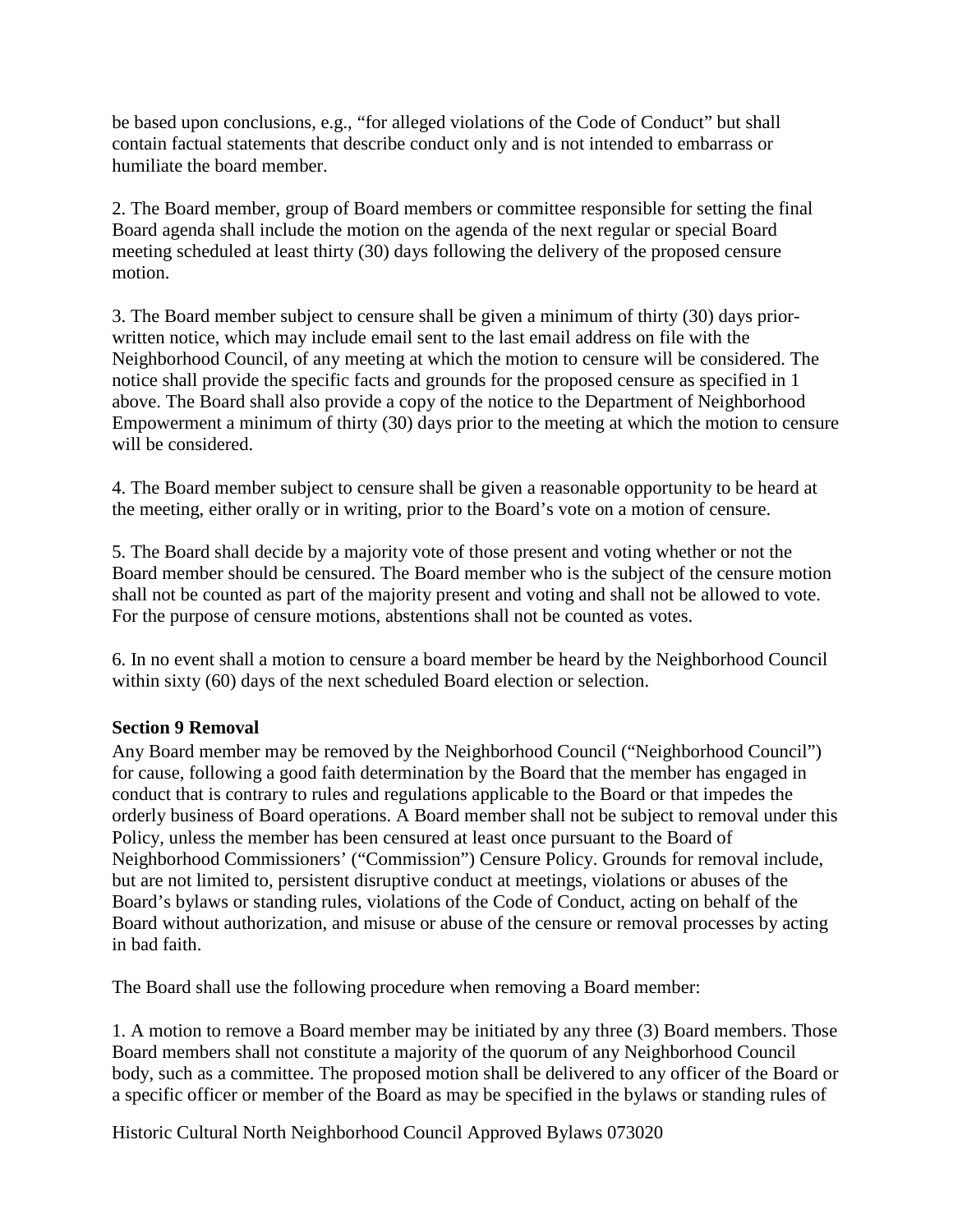the Neighborhood Council. The motion shall be in writing and provide the specific facts and grounds for the proposed removal action including the date(s) and specific conduct relied upon for the motion. The motion shall not be based upon conclusions, e.g., "for alleged violations of the Code of Conduct" but shall contain factual statements that describes conduct only and is not intended to embarrass or humiliate the board member. The motion to remove shall also include a copy of the prior censure motion and the date it was passed.

2. The Board member, group of Board members or committee responsible for setting the final Board agenda shall list and briefly describe the motion on the agenda of the next regular or special Board meeting scheduled at least thirty(30) days following the delivery of the proposed removal motion.

3. The Board member subject to removal shall be given a minimum of thirty (30) days prior written notice, which may include email sent to the last email address on file with the Neighborhood Council, of any meeting at which a motion to remove will be heard. The notice shall provide the specific facts and grounds for the proposed removal as specified in 1 above. The Board shall also provide a copy of the notice to the Department of Neighborhood Empowerment a minimum of thirty (30) days prior to any meeting at which a motion to remove will be considered.

4. The Board member subject to removal shall be given reasonable time to be heard at the meeting, either orally or in writing, prior to the Board's vote on a motion for removal.

5. The Board shall decide whether or not the Board member should be removed by an affirmative vote of two-thirds (2/3) of the currently sitting Board members. The Board member who is the subject of the removal motion shall not be allowed to vote and shall not be counted when determining the two-thirds (2/3) majority vote. For the purpose of the removal motion, abstentions shall not be counted as votes.

6. In no event shall a motion to remove a Board member be heard by the Neighborhood Council within sixty (60) days of the next election or selection.

7. The Commission may review a Neighborhood Council's removal decision if requested to do so by the affected Board member. Once the request is made for the Commission to review the decision to remove, the Neighborhood Council voting to remove the board member may not fill the vacancy created by the removal until the Commission has made a decision on whether the removal was proper or the Commission declines to review the matter. The Commission's decision whether to hear or decline to hear the removal review request shall be sent in writing to the requestor and the Neighborhood Council within 30 days after the request for review is delivered.

8. A request for the Commission to review a Neighborhood Council's removal decision shall proceed as follows:

a. The request must in writing and must be delivered to the Executive Assistant of the Commission or, in the absence of an Executive Assistant, to the President of the Commission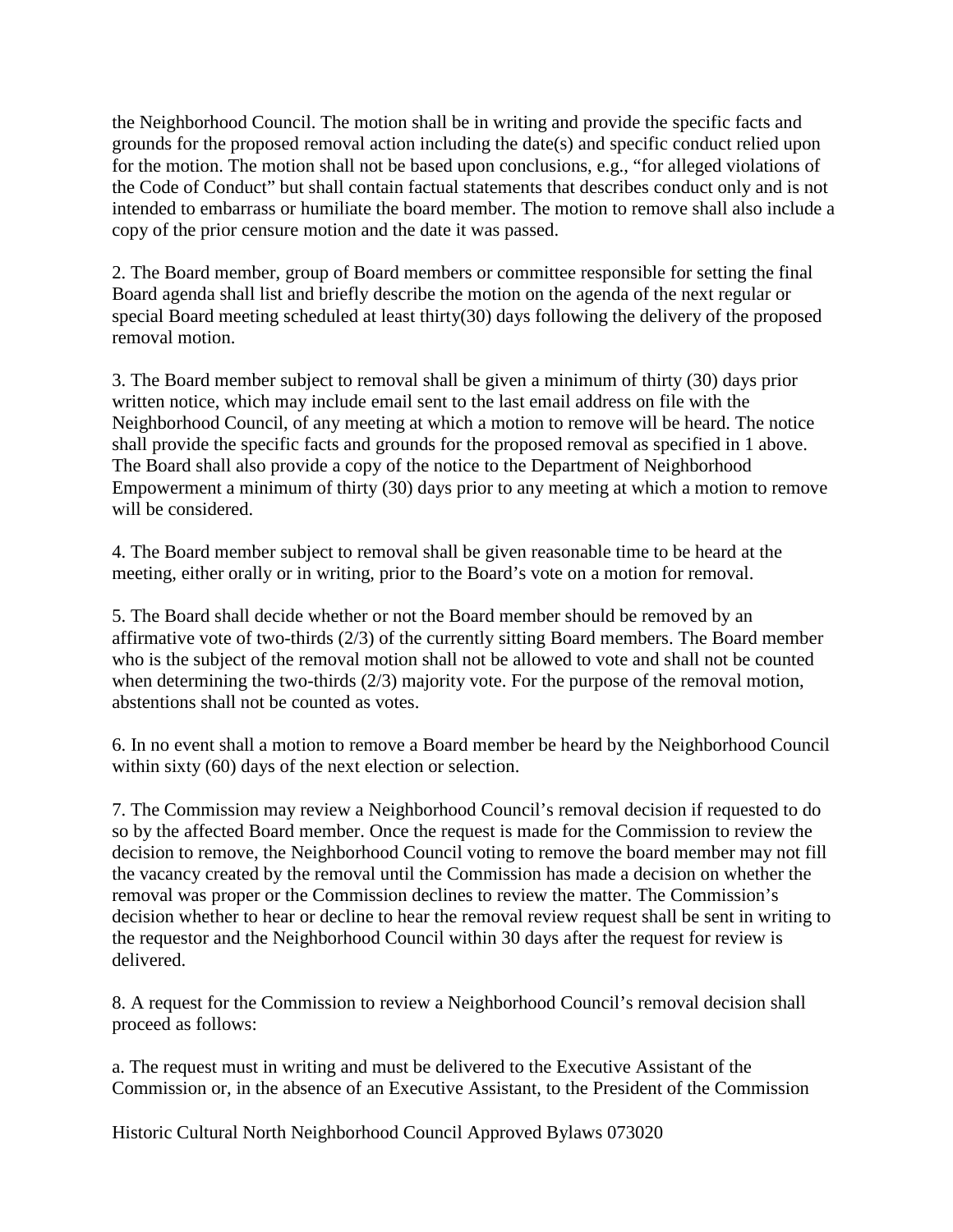within thirty (30) days of the date of the action by the Neighborhood Council to remove the Board member.

b. The request must state the basis for the review. The request shall not cite or present any evidence not considered by the Neighborhood Council but must address only procedural deficiencies.

c. If the Commission determines the request for review raises sufficient questions regarding procedural deficiencies and agrees to hear the review, it will be placed on the agenda of a regular or special meeting of the Commission within sixty (60) days of receipt of the request for review.

d. At the review the Commission will determine if the facts as presented support the removal motion and if the procedures set out in this policy were correctly applied.

e. If the Commission determines that there were either factual or procedural deficiencies, the Commission may either reinstate the Board member or return the matter to the Neighborhood Council for further consideration.

f. If the Commission returns the matter for further consideration and the Neighborhood Council does not act within sixty (60) days of the Commission's decision the Board member will be considered reinstated.

g. During the period of appeal the Board member shall not be counted as part of the Board for any quorum and shall not participate in any Board actions.

h. If the matter is returned to the Neighborhood Council for further consideration the Board member shall not be counted as part of the Board for any quorum and shall not participate in any Board actions until the Board takes action as requested by the Commission or until the expiration of the sixty (60) day time period.

9. This policy is not intended to restrict or eliminate a Neighborhood Council's ability to remove or render ineligible to serve, Board members who fail to attend meetings, join committees, maintain their stakeholder status, or perform other duties as may be described in the Neighborhood Council's bylaws and/or standing rules. Nor is it intended to limit a Neighborhood Councils ability to remove committee chairs or committee members according to the Neighborhood Council's bylaws and/or standing rules.

#### **Required Training**

All required training must be completed within 60 days of taking a seat on the Board. All subsequent training must be completed within 60 days of written notification and acknowledgement from the member (training must be current for members to vote). 1. If the member fails to complete the training, they will be notified in writing (Certified mail to the address on record with the Department) and a response expected within 14 days. If after two (2) attempts the Board does not receive a response, the matter will be placed on the next agenda for a vote for Removal. 2. Removal of the identified member requires a two-thirds (2/3) majority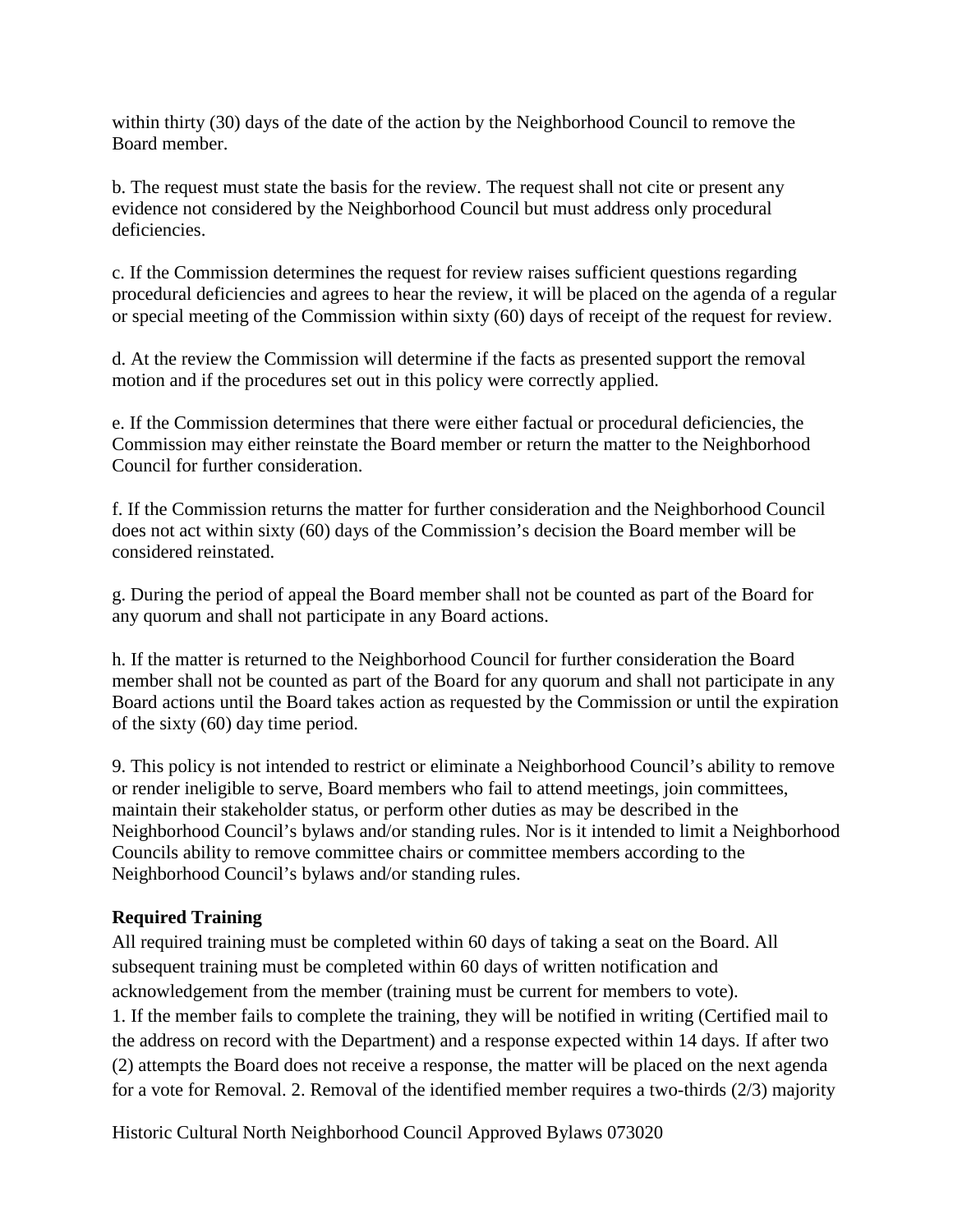of the Board. 3. The member who is the subject of the removal action shall have the right to deliver to the members a written statement about the matter and to speak at the Board meeting prior to the vote, but shall not be counted as part of the quorum, nor allowed to vote on the matter. 4. If the vote for removal is affirmative, the position shall be deemed vacant and filled via HCNNC's vacancy clause.

## **Section 10 Resignation**

A Board member may resign from the HCNNC, and the position shall then be deemed vacant. A Board member may resign from office by the submission of a written resignation to the Chair or Secretary, which includes:

- 1. The identity of the Board member resigning and
- 2. A description of the reason for resignation.

The Chair or Secretary will respond in writing, and the position shall then be deemed vacant.

## **Section 11 Community Outreach**

The Board shall direct that a system of outreach be instituted to inform Stakeholders as to the existence and activities of HCNNC by email distribution, social media, and physical postings noted in the HCNNC standing rules.

## **Article VI. OFFICERS**

#### **Section 1 Officers of the Board**

The officers of the HCNNC shall be elected by the Board and serve as members of the Executive Committee. To encourage and foster broad participation and representation of this community the Officers of the Board shall be as follows:

Chair; Vice-Chair (#1); Vice-Chair (#2); Secretary; and Treasurer. The Executive Committee will have at least one member from each community. If a community does not have a member willing to serve as an Officer then the seat will be open to the entire Board.

## **Section 2 Duties and Powers**

#### **A. Chair**

1) Presides at all Board and Officer meetings of the HCNNC. 2) Prepare an agenda with the Vice-Chairs and the Secretary. 3) Appoint Committee Chairs, subject to approval by majority vote of the total membership of the Board.

## **B. Vice-Chairs (#1 and #2)**

1) At least one of the two shall preside at all meetings of the HCNNC and Executive Committee meetings in the absence of or at the request of the Chair. 2) Support the Chair and Secretary in preparation of meeting agendas. 3) Schedule and make all arrangements for general Board meetings.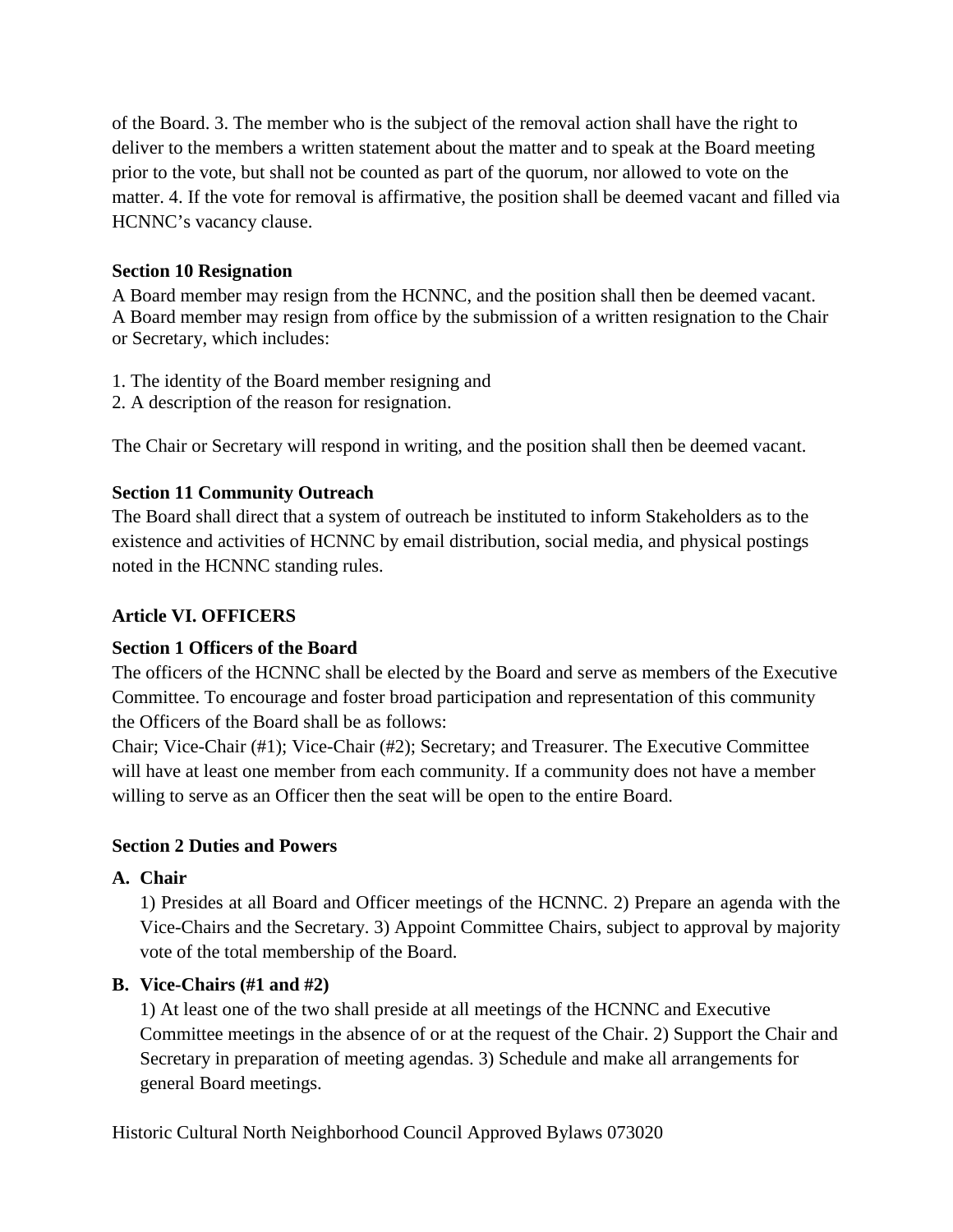## **C. Secretary**

1) The Secretary shall keep a true and accurate record of the HCNNC and Executive Committee meetings, including but not limited to actions and vote counts. 2) Record and post meeting minutes. 3) Provide sign-in sheets at the meetings. Record and provide regular reports on attendance.

### **D. Treasurer**

1) Serve as Chair of the Budget and Finance Committee. 2) Check and authenticate expenditures against the budget. 3) Submit Monthly Expenditure Reports (MERs) to the Office of the City Clerk. 4) Keep an accurate account of all funds and prepare written reports to be filed with the Secretary and the Chair at the regular HCNNC meetings. 5) Make financial statements available upon request and monthly updates to be presented at the Board meetings. 6) Prepare a budget for the upcoming fiscal year and present to the Board for approval or recommendation to the general body.

## **Section 3 Selection of Officers**

A member of the Board may also serve as an officer. Officer positions shall be selected annually at the first official Board meeting following the Board election in Board election years, and at the subsequent 1-year anniversary mark of the Officers' selection in Board non-election years.

#### **Section 4 Officer Terms**

Term of Officers shall be for one year. Officers serve at the will of the Board. An Officer of the Board may be removed from his/her Officer position if he/she fails to attend meetings as stated in absence section. No elected Officer shall serve for more than two consecutive years in any office.

#### **Article VII COMMITTEES AND THEIR DUTIES**

All Standing and Ad Hoc Committees shall be established by the Board. Stakeholders may be members of committees but may not vote with the general board.

#### **Section 1 Standing**

The Standing Committees of the Council are:

1) Budget and Finance 2) Outreach and Communications 3) Planning and Land Use 4) Schools and Libraries 5) Arts, Parks, Recreation, and Culture 6) Officers of the Board

#### **Section 2 Ad Hoc**

The Board may create Ad Hoc Committees as needed to deal with temporary issues. Some Ad Hoc Committees may be:

1) Elections; 2) By-Laws; and 3) Other as necessary.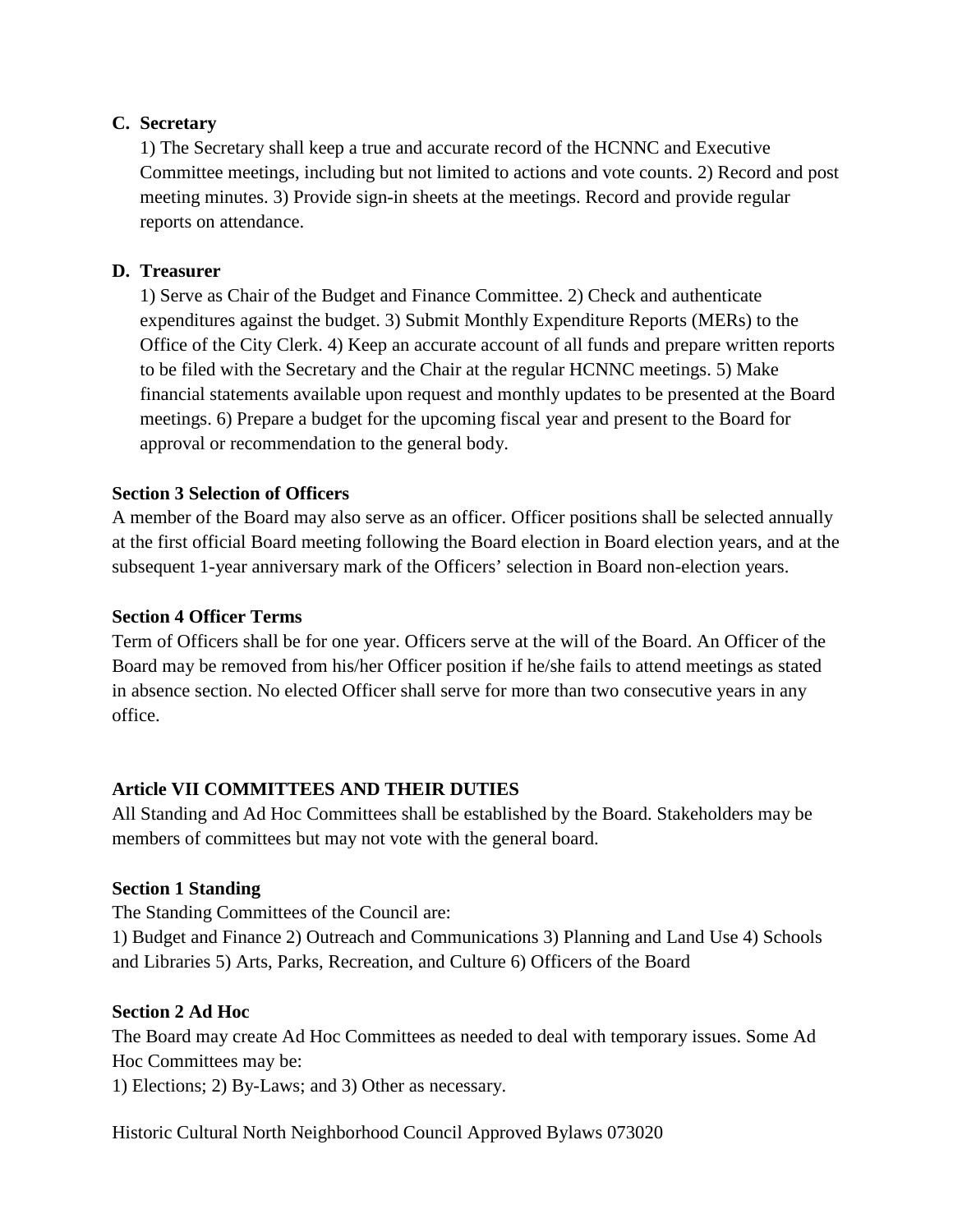#### **Section 3 Committee Creation and Authorization**

- A. Committee Authority All Committee recommendations shall be brought back to the full Board for discussion and action. Only Board of Governors may vote on the committee's recommendations.
- B. Committee Structure With the exception of the Executive Committee, Committee members shall be appointed by the Chair of the committee and ratified by the Board. 1) Committees shall be comprised of at least two (2), but no more than four (4) Board Members and may include any interested Stakeholder by a majority vote of the total membership of the Board. 2) Ad Hoc Committees shall be comprised of no more than four (4) Board members and may include any interested Stakeholder by a majority vote of the total membership of the Board. 3) No single stakeholder group or any one stakeholder organization shall hold a majority of committee seats unless extenuating circumstances exist and are approved by the Board. 4) Each committee shall have at least three (3) members, and may include interested stakeholder(s).
- C. Committee Appointment All Committee Chairs shall be appointed by the Chair of the HCNNC and confirmed by a majority vote of the total membership of the Board. The Chairs of the committees shall keep a written record of all meetings, attendance, and shall provide regular reports on Committee matters to the Board.
- D. Committee Meetings –All committees are subject to and shall be conducted in accordance with the dictates of the Brown Act. Minutes, including attendance, shall be taken at every Committee meeting.
- E. Changes to Committees The Board may establish, disband or make changes as needed to any Standing or Ad Hoc committee by a majority vote of the total membership of the Board.
- F. Removal of Committee Members Committee members may be removed in the same manner in which they were appointed or by resignation.

## **Article VIII. MEETINGS**

Brown Act Compliance: All meetings required by the Brown Act to be conducted openly shall be open to the public and shall comply with all other provisions of the Brown Act pertaining to open meetings. All meetings, as defined by the Ralph M. Brown Act (California Government Code Section 54950.5 et seq.), shall be noticed and conducted in accordance with the Act, the Neighborhood Council Agenda Posting Policy, and all other applicable laws and governmental policy.

## **Section 1 Meeting Time and Place**

All meetings shall be held within the HCNNC boundaries at a location, date and time set by the Board. A calendar of regular meetings shall be established by the Board at its first regular meeting of each calendar year.

A. Regular Meetings - Regular HCNNC meetings shall be held throughout each calendar year. Each calendar year should hold at least nine (9) meetings and may be held more frequently as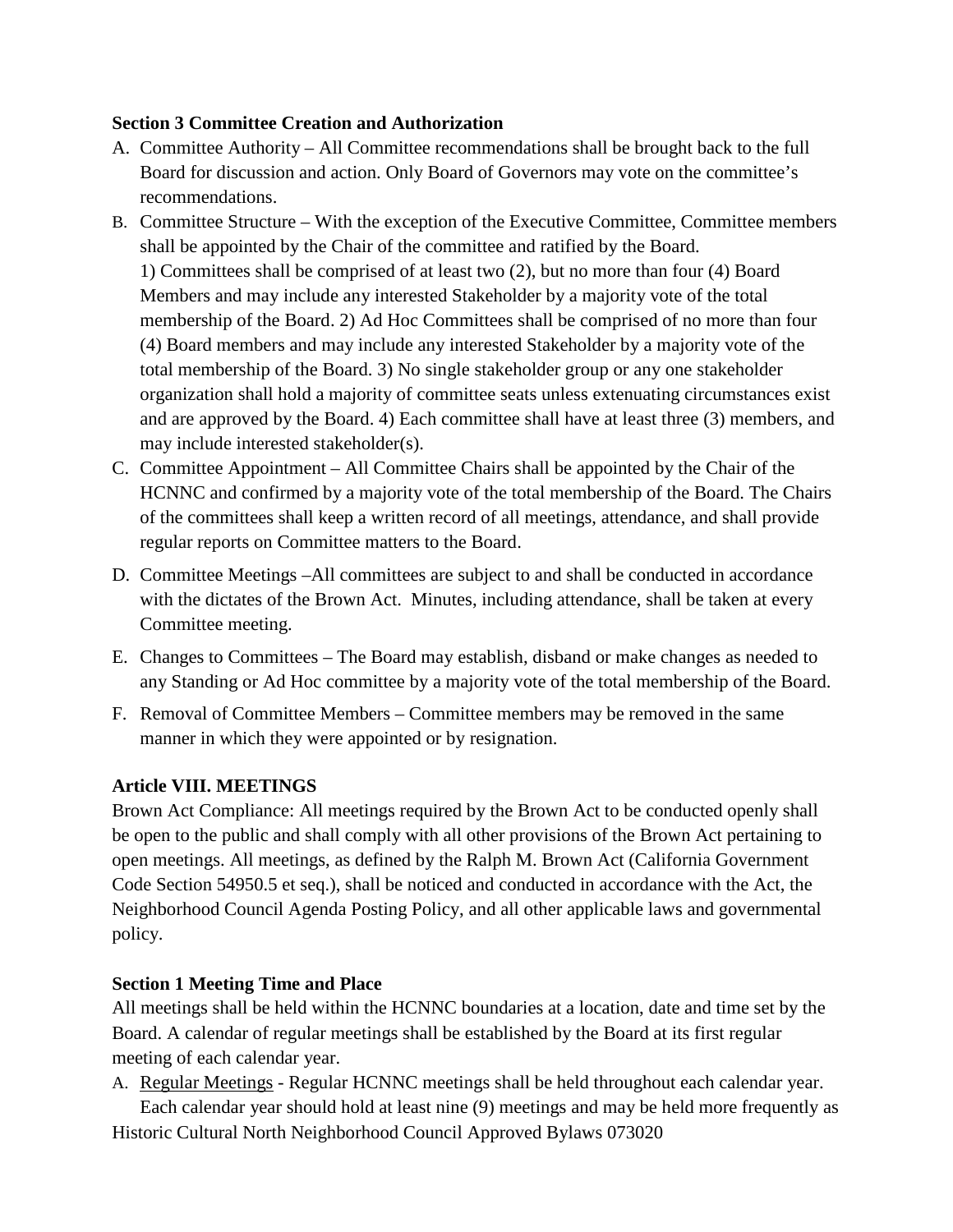determined by the Board. Prior to any action by the Board, there shall be a period of public comment. The Board shall determine the length and format of the period as appropriate.

B. Special Meetings – Special meetings may be called by the Chair or by a majority of the Board.

### **Section 2 Agenda Setting**

The Chair shall set the agenda for each HCNNC meeting. Any Stakeholder may make a proposal for action by the Board by submitting a written request to the Secretary or during the public comment period of a regular Board meeting. The Secretary shall promptly refer the proposal to a Standing Committee or, at the next regular Board meeting. The Board shall either consider the proposal or create an Ad Hoc Committee to consider the proposal. The Board is required to consider the proposal at a Committee or Board meeting, but, is not required to take further action on the proposal. Proposals made under this subsection are subject to the rules regarding reconsideration.

#### **Section 3 Notification/Postings**

Notice of all meetings shall be given in accordance with the Brown Act, applicable Department posting policies, including the Neighborhood Council Agenda Posting Policy and Article V, Section 11 of the Bylaws.

#### **Section 4 Reconsideration**

The Board may reconsider or amend its actions through the following Motion for Reconsideration process:

- A. Before the Board reconsiders any matter, the Board must approve a Motion for Reconsideration. The Motion for Reconsideration must be approved by official action of the Board. After determining that an action should be reconsidered, the Board has the authority to re-hear, continue, or take action on the item that is the subject of reconsideration within any Page limitations that are stated in the Motion for Reconsideration.
- B. The Motion for Reconsideration must be brought, and the Board's approval of a Motion for Reconsideration must occur, either during the same meeting where the Board initially acted or during the Board's next regularly scheduled meeting that follows the meeting where the action subject to reconsideration occurred. The Board may also convene a special meeting within these specified time frames to address a Motion for Reconsideration.
- C. A Motion for Reconsideration may be proposed only by a member of the Board that previously voted on the prevailing side of the original action that was taken by the Board (the "Moving Board Member").
- D. The Moving Board Member may make the Motion for Reconsideration orally during the same meeting where the action that is the subject of reconsideration occurred, or by properly placing the Motion for Reconsideration on the agenda of a meeting that occurs within the allowed specified periods of time as stated above.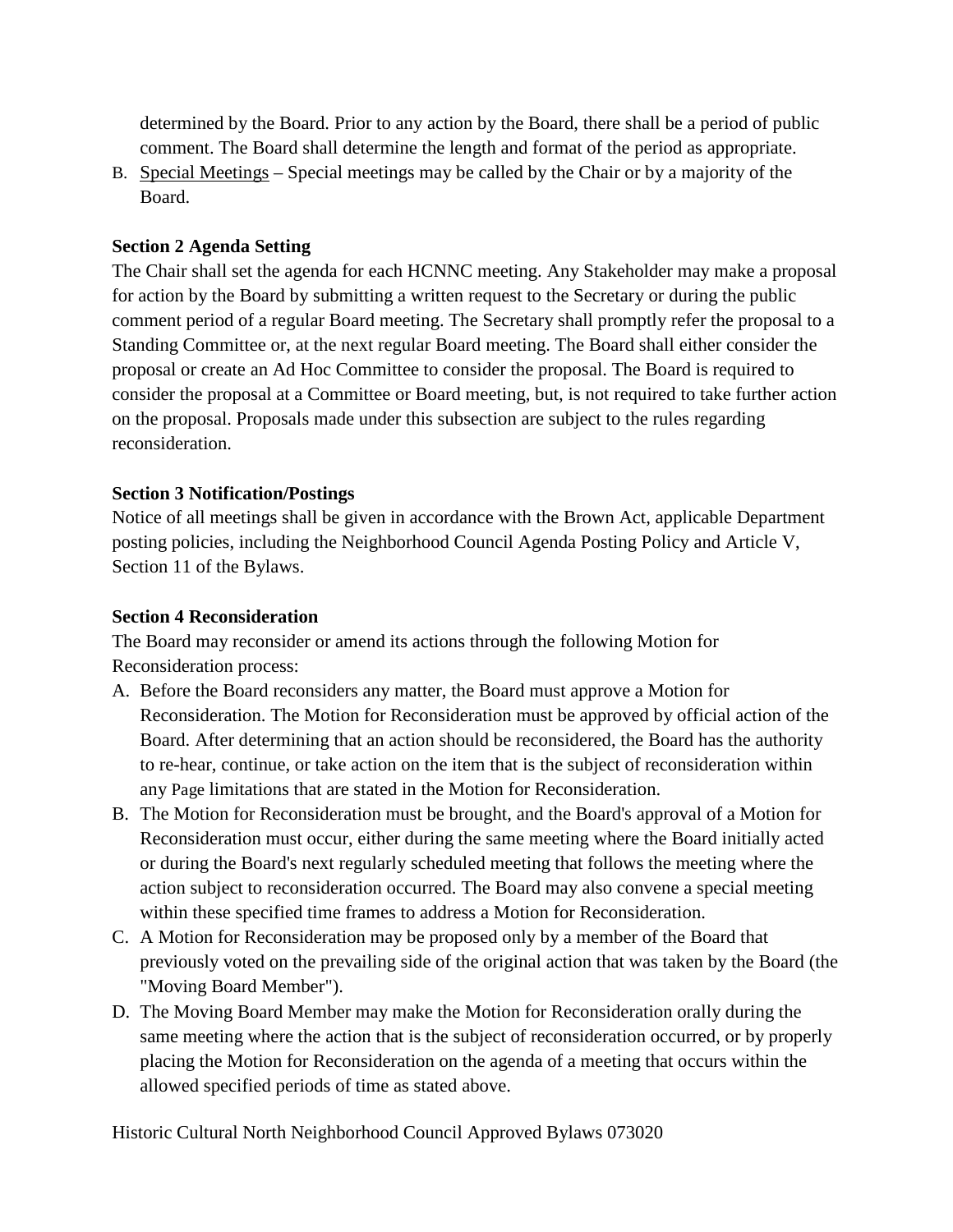- E. In order to properly place the Motion for Reconsideration on the agenda of the subsequent meeting, the Moving Board Member shall submit a memorandum to the Secretary at least two (2) days in advance of the deadline for posting notices for the meeting. The memorandum must briefly state the reason(s) for requesting the reconsideration, and provide the Secretary with an adequate description of the matter(s) to be re-heard and the proposed action that may be adopted by the Board if the Motion for Reconsideration is approved.
- F. A Motion for Reconsideration that is properly brought before the Board may be seconded by any member of the Board.
- G. This reconsideration process shall be conducted at all times in accordance with the Brown Act.

## **Article IX. FINANCES**

- A. The Board shall review its fiscal budget and make adjustments as needed to comply with City laws and City administrative rules, and to keep in compliance with Generally Accepted Accounting Principles and the City's mandate for the use of standardized budget and minimum finding allocation requirements.
- B. The Board shall adhere to all rules and regulations promulgated by appropriate City officials regarding the HCNNC's finances, where the term "appropriate City officials" means those officials and/or agencies of the City of Los Angeles who have authority over Neighborhood Councils.
- C. All financial accounts and records shall be available for public inspection and posted on the Council website, if available.
- D. Each month, the Treasurer shall provide to the Board detailed reports of the HCNNC's accounts.
- E. At least once each quarter, the Chair and at least one (1) other individual other than the Page Treasurer, who is designated by the Board, shall examine the HCNNC's accounts and attest to their accuracy before submitting the documentation to the Office of the City Clerk for further review.

## **Article X. ELECTIONS**

#### **Section 1 Administration of Election**

The HCNNC election will be conducted by the City Clerk every two (2) years in every oddnumbered year in accordance with the rules and regulations promulgated by the Office of the City Clerk. The rules and regulations developed by the Office of the City Clerk and Department shall take precedence over any inconsistent language in the Bylaws.

#### **Section 2 Governing Board Structure and Voting**

Historic Cultural North Neighborhood Council Approved Bylaws 073020 The number of Board Seats, the eligibility requirements for holding any specific Board seats, and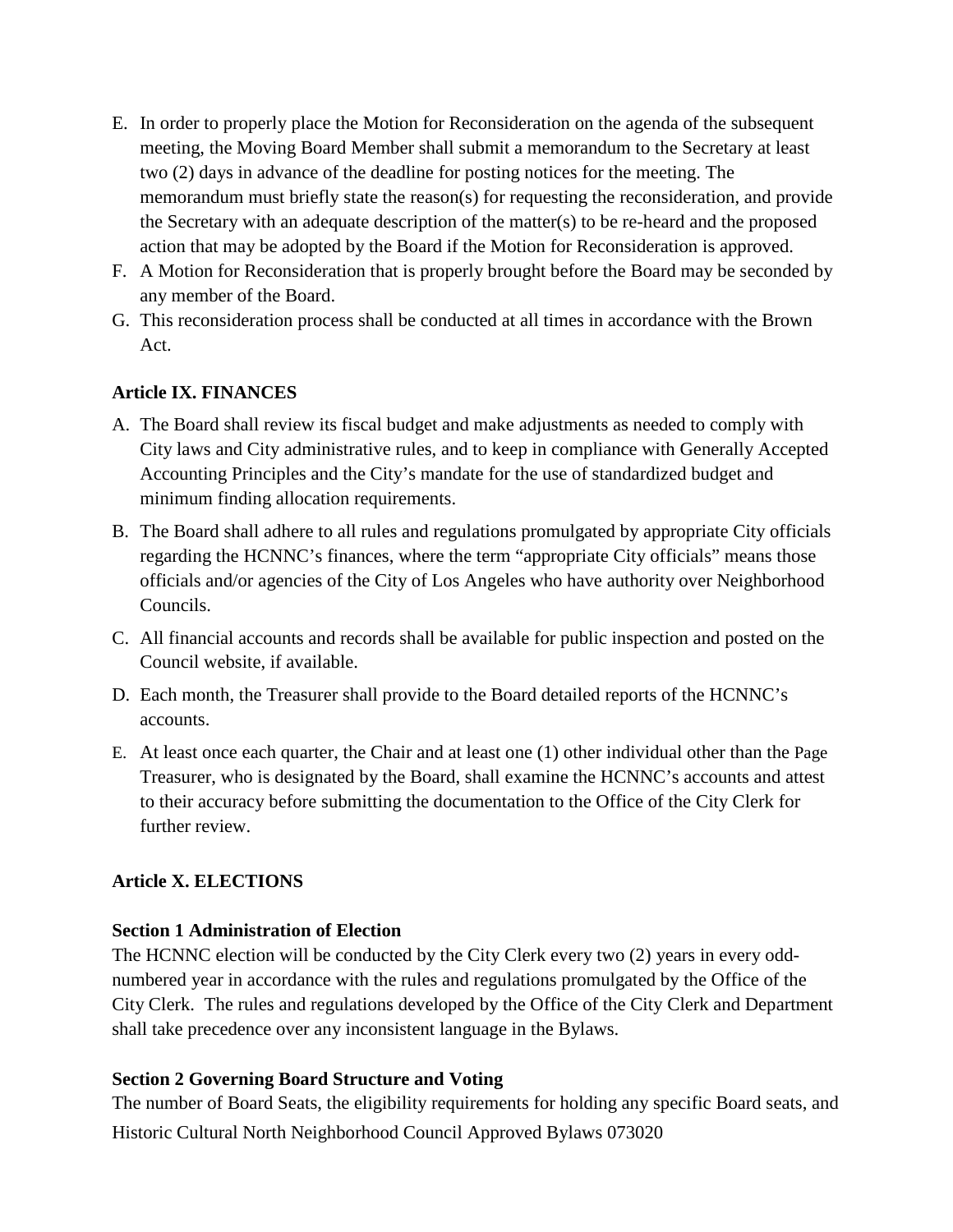which Stakeholders may vote for the Board seats are noted in Attachment B.

## **Section 3 Minimum Voting Age**

All Stakeholders aged fifteen (15) years old and above shall be entitled to vote in the elections.

## **Section 4 Method of Verifying Stakeholder Status**

Voters will verify their Stakeholder status by providing documentation acceptable to the Election Administrator.

## **Section 5 Restrictions on Candidates Running for Multiple Seats**

A candidate shall declare their candidacy for no more than one (1) position on the HCNNC Board during a single election cycle.

## **Section 6 Other Election Related Language**

An Ad-Hoc Elections Committee shall be created by the Board at the time of Board elections to conduct community outreach and other duties as necessary for the elections. The election committee shall be composed of no more than five (5) stakeholders as determined by the Board.

## **Article XI. GRIEVANCE PROCESS**

- A. A formal grievance process is in place intended to address and resolve procedural disputes, i.e., these Bylaws or other applicable rules. The grievance process shall not address a Stakeholder's mere disagreement with a position or action taken by the HCNNC. Such grievances may be aired publicly at HCNNC meetings.
- B. The Neighborhood Council grievance review process will be conducted pursuant to any and all City ordinances, policies and procedures pertaining to Neighborhood Council grievances. The Board shall consult with the Office of the City Attorney before taking any action.
- C. Any valid grievance by a Stakeholder will be forwarded by the Department to the Board who shall cause the matter to be placed on the agenda for the next regular HCNNC meeting.
- D. At that meeting, the Board shall refer the matter to an Ad Hoc Grievance Panel comprised of three (3) Stakeholders randomly selected by the Board from a list of Stakeholders who have expressed an interest in serving from time-to-time on such a panel.
- E. Within two (2) weeks of the panel's selection, the Board shall coordinate a time and place for the panel to meet with the person(s) submitting a grievance to discuss ways in which the dispute may be resolved.
- F. Within two (2) weeks following such meeting, a member of the panel shall prepare a written report to be forwarded by the Secretary to the Board outlining the panel's collective recommendations for resolving the grievance. The Board may receive a copy of the panel's report and recommendations prior to a Board meeting, but, in accordance with the Brown Act, the matter shall not be discussed among the Board members until it is heard publicly at the next regular HCNNC meeting.

Historic Cultural North Neighborhood Council Approved Bylaws 073020 G. Board members are not permitted to file a grievance against another Board member or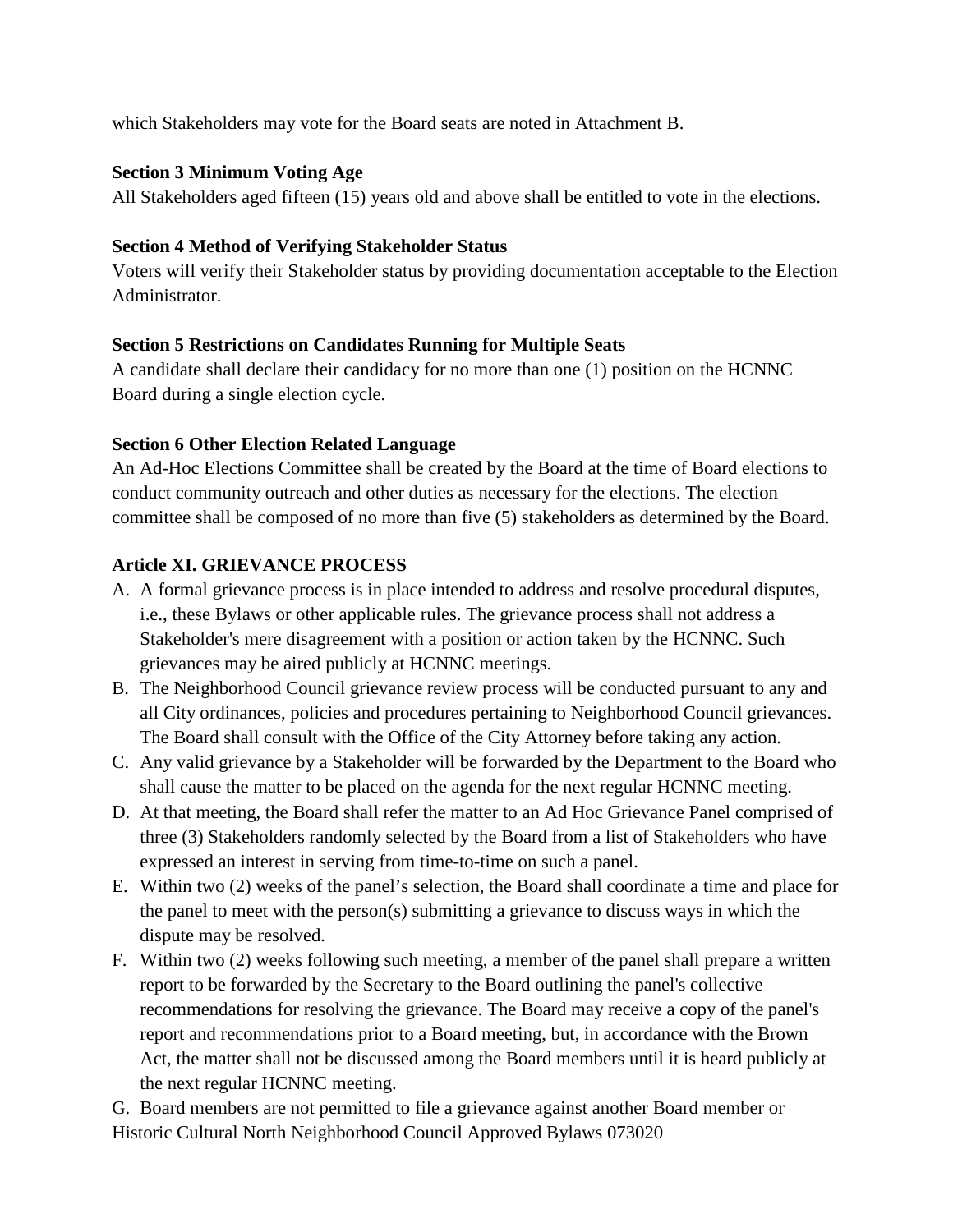against the HCNNC, except as permitted under the City's grievance policy.

## **Article XII. PARLIAMENTARY AUTHORITY**

Robert's Rules of Order Newly Revised and Robert's Parliamentary Law shall apply on all questions of procedure and parliamentary law not specified in these Bylaws or Standing Rules that may be adopted by the Board

#### **Article XIII. AMENDMENTS**

These Bylaws may be amended at any regular meeting of the HCNNC by a two-thirds (2/3) vote of the Board, provided that these Bylaws or proposed amendments have been read at the previous meeting, or all members have been notified and a written document delivered, at least one week prior to action to be taken on proposals (if 2/3 of the vote results in a decimal of .5 or greater, the number will be rounded up). Prior to taking effect, the amended Bylaws must be approved by the Department.

#### **Article XIV. COMPLIANCE**

The Board, its representatives, and all Stakeholders shall comply with these Bylaws and with any additional Standing Rules or Procedures as may be adopted by the Board as well as all local, county, state and federal laws, including, without limitation, the Plan for Citywide System of Government (hereinafter referred to as "the Plan"), the City Code of Conduct, the City Governmental Ethics Ordinance (Los Angeles Municipal Code Section 49.5.1), the Brown Act (California Government Code Section 54950.5 et seq.), the Public Records Act, the American Disabilities Act, and all laws and governmental policies pertaining to Conflicts of Interest.

#### **Section 1 Code of Civility**

The HCNNC, its representatives, and all Community Stakeholders shall conduct all HCNNC business in a civil, professional and respectful manner. Board members will abide by the Commission's Neighborhood Council Board Member Code of Conduct Policy.

#### **Section 2 Training**

All Board Members shall take training in the fundamentals of Neighborhood Council, including, but not limited to, ethics, funding, and workplace violence trainings provided by the City and within the time period requirements of the Department upon seating, or they will lose their Council voting rights. All Committee Members must take Code of Conduct and Ethics training, and all Budget & Finance Committee Members must also take the funding training. All board members must take ethics and funding training prior to making motions and voting on funding related matters.

#### **Section 3 Self-Assessment**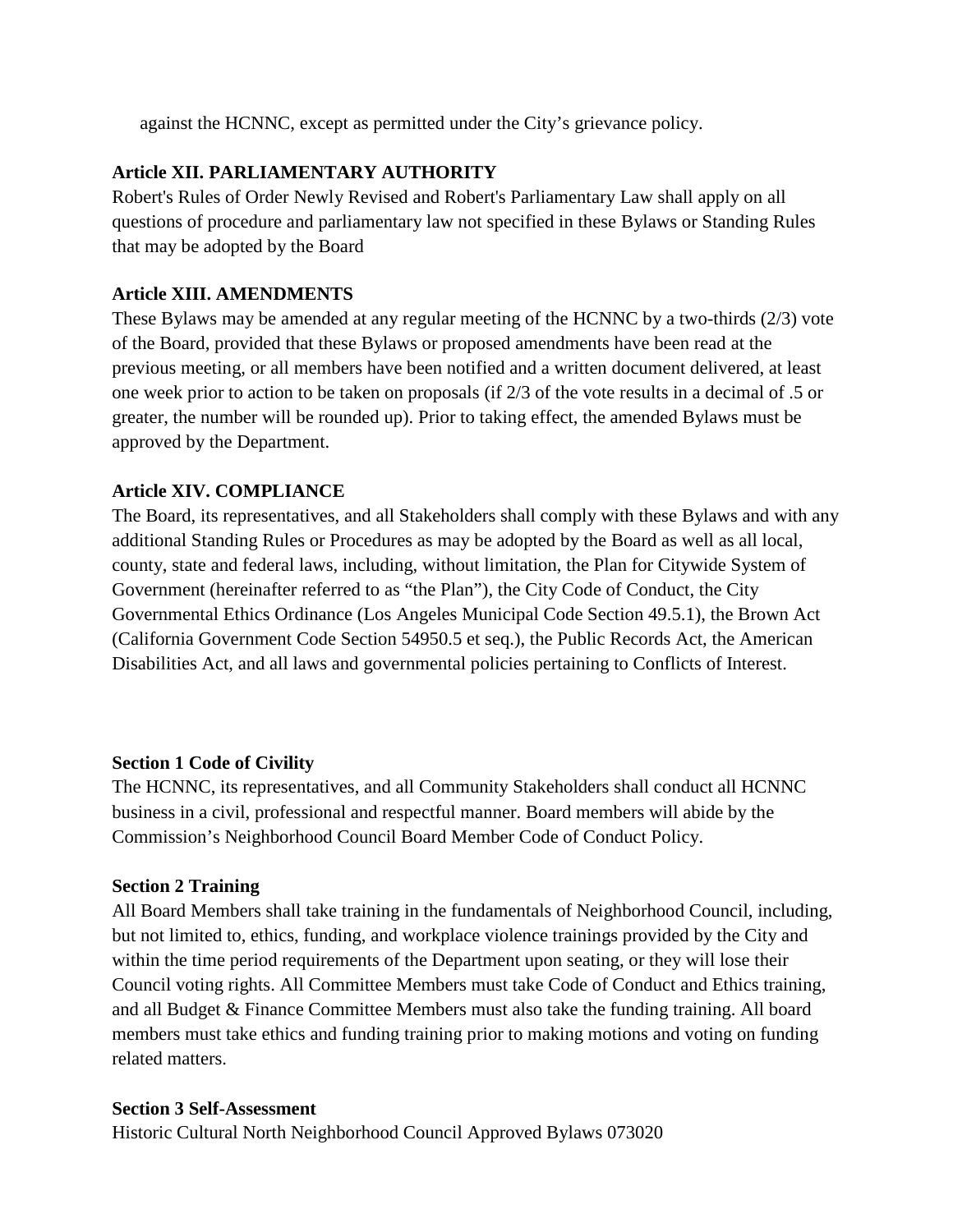The HCNNC shall conduct an annual self-assessment pursuant to Article VI, Section 1 of the Plan.

**ATTACHMENT A – Map of Historic Cultural North Neighborhood Council**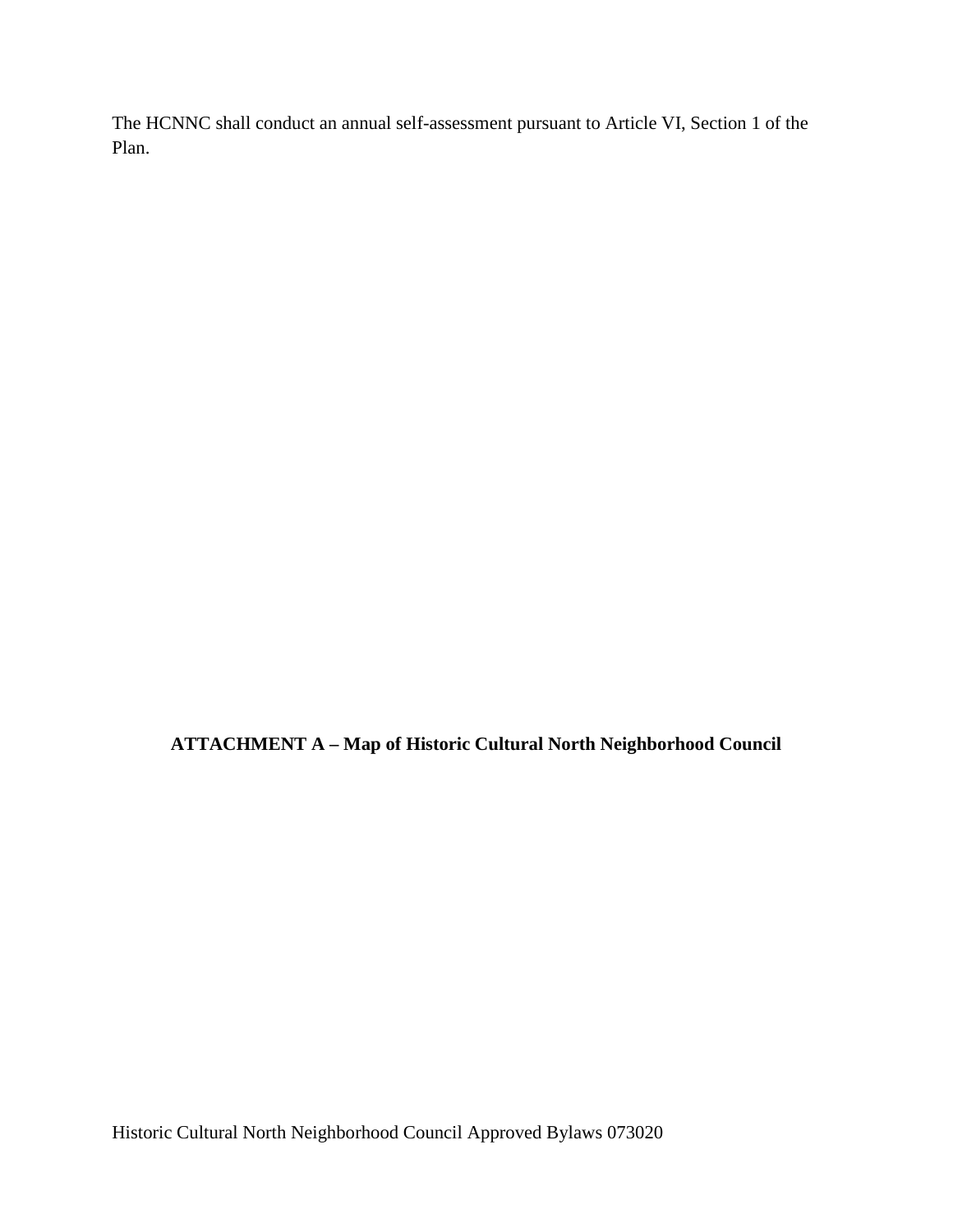

Historic Cultural North Neighborhood Council Approved Bylaws 073020 **ATTACHMENT B – GOVERNING BOARD STRUCTURE AND VOTING**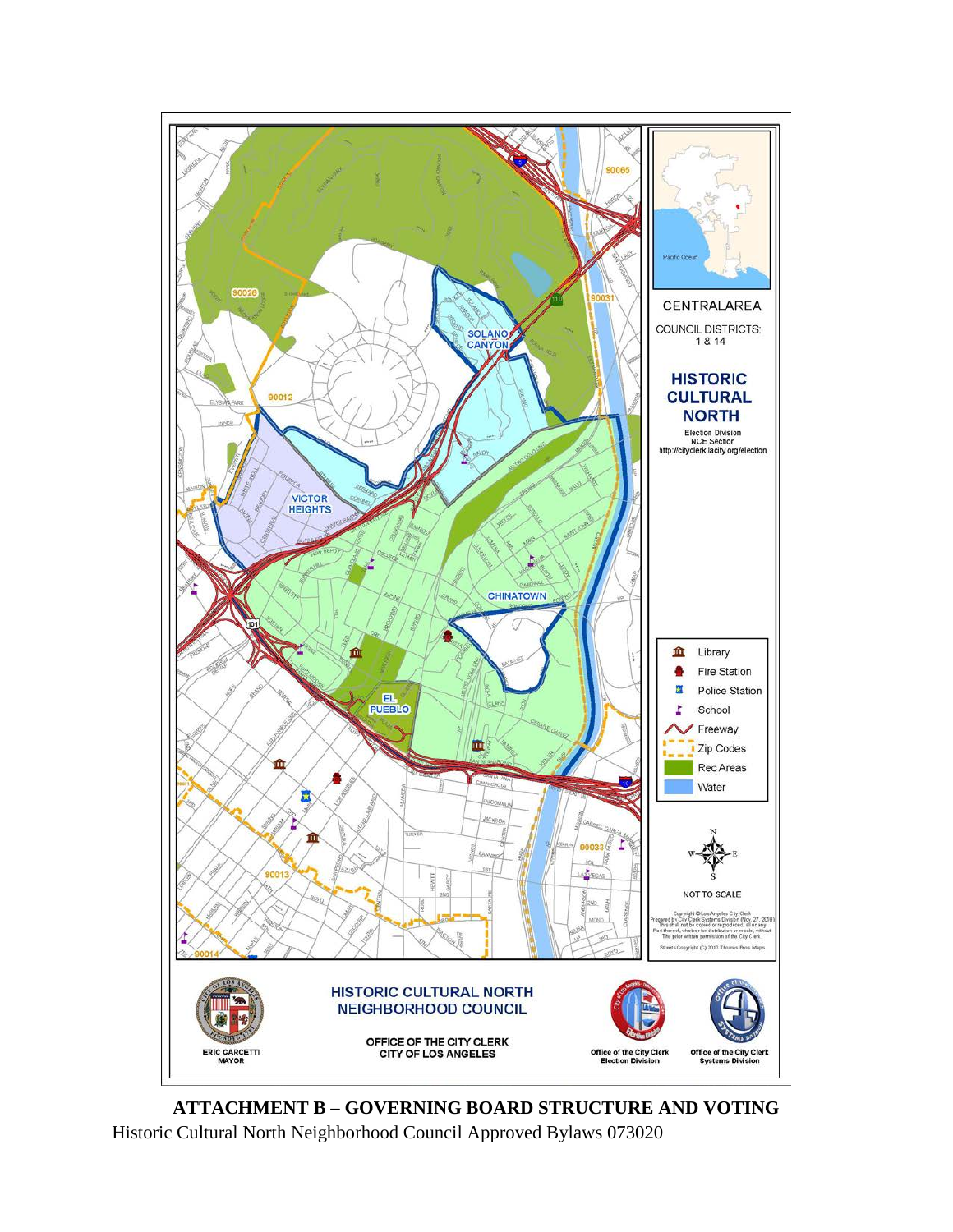## **Historic Cultural North Neighborhood Council – 17 Board Seats**

| <b>BOARD POSITION</b>                                                                                           | # OF<br><b>SEATS</b> | <b>ELECTED OR</b><br><b>APPOINTED?</b> | <b>ELIGIBILITY TO RUN</b><br><b>FOR THE SEAT</b>                                                                                                                                                                                                                                                                                                                                                        | <b>ELIGIBILITY TO VOTE</b><br><b>FOR THE SEAT</b>                                                                                                                                                                                                                     |
|-----------------------------------------------------------------------------------------------------------------|----------------------|----------------------------------------|---------------------------------------------------------------------------------------------------------------------------------------------------------------------------------------------------------------------------------------------------------------------------------------------------------------------------------------------------------------------------------------------------------|-----------------------------------------------------------------------------------------------------------------------------------------------------------------------------------------------------------------------------------------------------------------------|
| <b>Chinatown Residents</b><br>Representative<br>Term: 4 Years                                                   | 2                    | Elected                                | Stakeholders who live within the<br>Chinatown geographical area<br>who are 15 years or older.                                                                                                                                                                                                                                                                                                           | Stakeholders who live, work,<br>own property, own a business or<br>participate in non-profit groups,<br>schools,<br>associations<br>and<br>organizations<br>the<br>within<br>Chinatown geographical area<br>and who are 15 years or older.                            |
| Chinatown Business Owner<br>Representative<br>Term: 4 Years                                                     | 1                    | Elected                                | Stakeholder who is a business<br>owner within the Chinatown<br>geographical area and who is 15<br>years or older.                                                                                                                                                                                                                                                                                       | Stakeholders who live, work,<br>own property, own a business or<br>participate in non-profit groups,<br>schools,<br>associations<br>and<br>organizations<br>within<br>the<br>Chinatown geographical area<br>and who are 15 years or older.                            |
| Chinatown Non-Profit<br>Representative<br>Term: 4 Years                                                         | 1                    | Elected                                | Stakeholder who is from and a<br>part of the non-profit (and<br>officially designated by the<br>organization s/he wishes to<br>represent) and who is 15 years<br>or older. The non-profit must be<br>a 501(c)3 type of organization in<br>throughout<br>good<br>standing<br>candidacy, election and term,<br>must provide an exact address<br>within<br>Chinatown<br>the<br>geographical area.          | Stakeholders who live, work,<br>own property, own a business or<br>participate in non-profit groups,<br>schools,<br>associations<br>and<br>the<br>organizations<br>within<br>Chinatown geographical area<br>and who are 15 years or older.                            |
| Chinatown At-Large Business<br>Owner, Employee, Non-Profit or<br>Property Owner Representative<br>Term: 4 Years | 1                    | Elected                                | Stakeholder who is a business<br>employee,<br>non-profit<br>owner,<br>representative or property owner<br>Chinatown<br>within<br>the<br>geographical area and who is 15<br>years or older.                                                                                                                                                                                                              | Stakeholders who live, work,<br>own property, own a business or<br>participate in non-profit groups,<br>schools,<br>associations<br>and<br>the<br>organizations<br>within<br>Chinatown geographical area<br>and who are 15 years or older.                            |
| El Pueblo de Los Angeles<br><b>Business Owner Representative</b><br>Term: 4 Years                               | 1                    | Elected                                | Stakeholder who is a business<br>owner within the El Pueblo de<br>Los Angeles geographical area<br>and who is 15 years or older.                                                                                                                                                                                                                                                                        | Stakeholders who live, work,<br>own property, own a business or<br>participate in non-profit groups,<br>schools,<br>associations<br>and<br>organizations within the El<br>Pueblo de Los Angeles<br>geographical area and who are<br>15 years or older.                |
| El Pueblo de Los Angeles<br>Non-Profit Representative<br>Term: 4 Years                                          | 1                    | Elected                                | Stakeholder who is from and a<br>part of the non-profit (and<br>officially designated by the<br>organization s/he wishes to<br>represent) and who is 15 years<br>or older. The non-profit must be<br>a 501(c)3 type of organization in<br>standing<br>good<br>throughout<br>candidacy, election and term,<br>must provide an exact address<br>within the El Pueblo de Los<br>Angeles geographical area. | Stakeholders who live, work,<br>own property, own a business or<br>participate in non-profit groups,<br>schools,<br>associations<br>and<br>organizations<br>within<br>the El<br>Pueblo<br>Los<br>Angeles<br>de<br>geographical area and who are<br>15 years or older. |